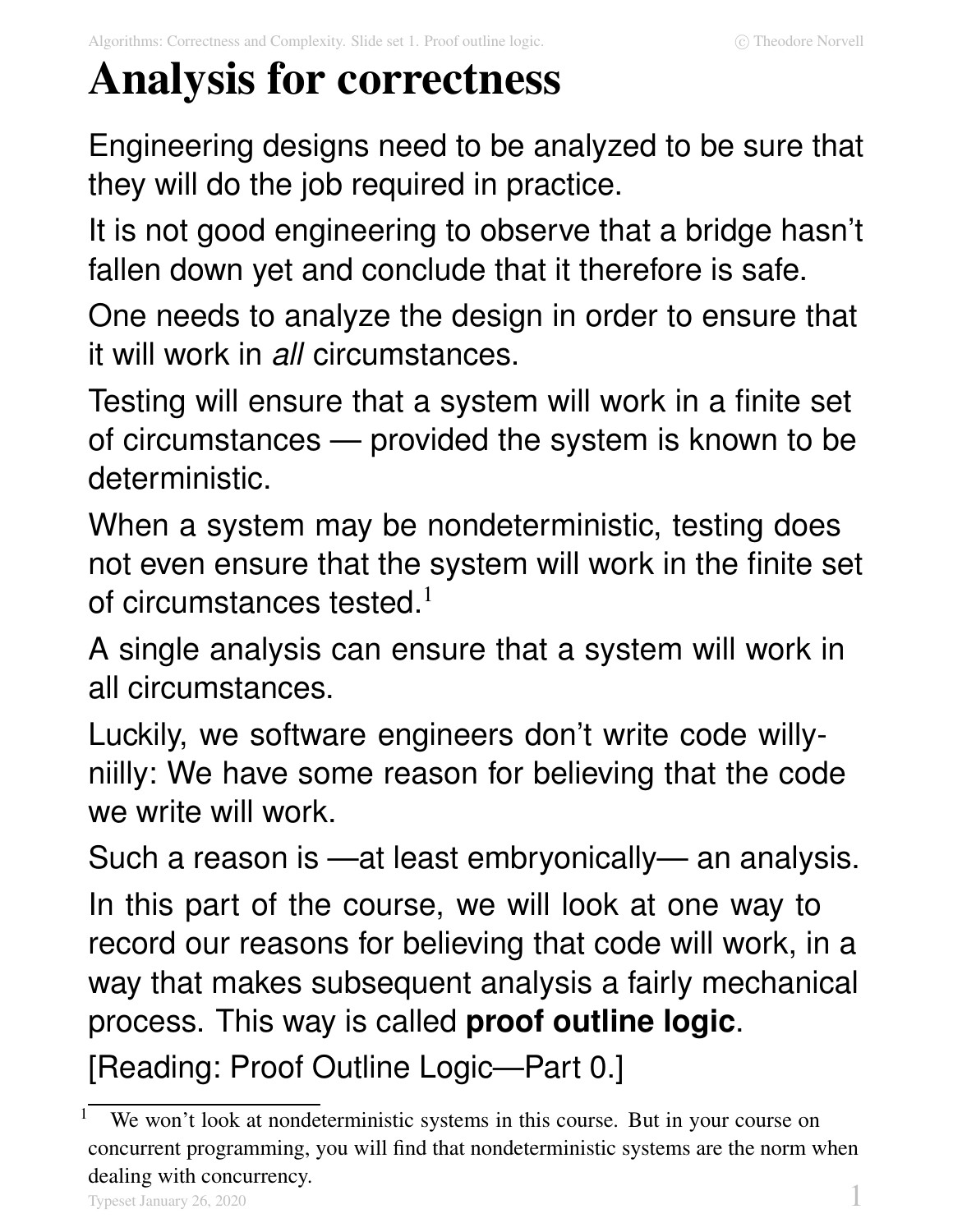## **Assertions**

As I write programs, I often think about connections between the data state and the program counter.

"If execution gets to here, then i must be less than  $N$ , but not negative."

That sort of thing.

This is called an assertion.

A **condition** is a boolean expression with free variables from the state. For example, if  $i$  and  $N$  are state variables

 $0 \leq i \leq N$ 

is a condition. For some states it is true. For others it is false.

An **assertion** is a condition that we expect to be true whenever execution reaches a particular point in the program.

## **Dynamic assertion checking**

Java provides an **assert** statement that allows assertions to be checked dynamically (i.e. at run-time)<sup>2</sup>

**assert**  $0 \leq i$  &  $i \leq N$  ;  $a[i] = c$  ;

C and C++ provide the similar assert macro.

assert(  $0 \leq i$  &  $i \leq N$  ) ; a[i] = c ;

Python provides an assert command

**assert**  $0 \leq i$  and  $i \leq N$ ;  $a[i] = c$ 

<sup>&</sup>lt;sup>2</sup> However, in Java, assert statements are not checked by default. You are better off to write and use your own assert method(s). Typeset January 26, 2020 2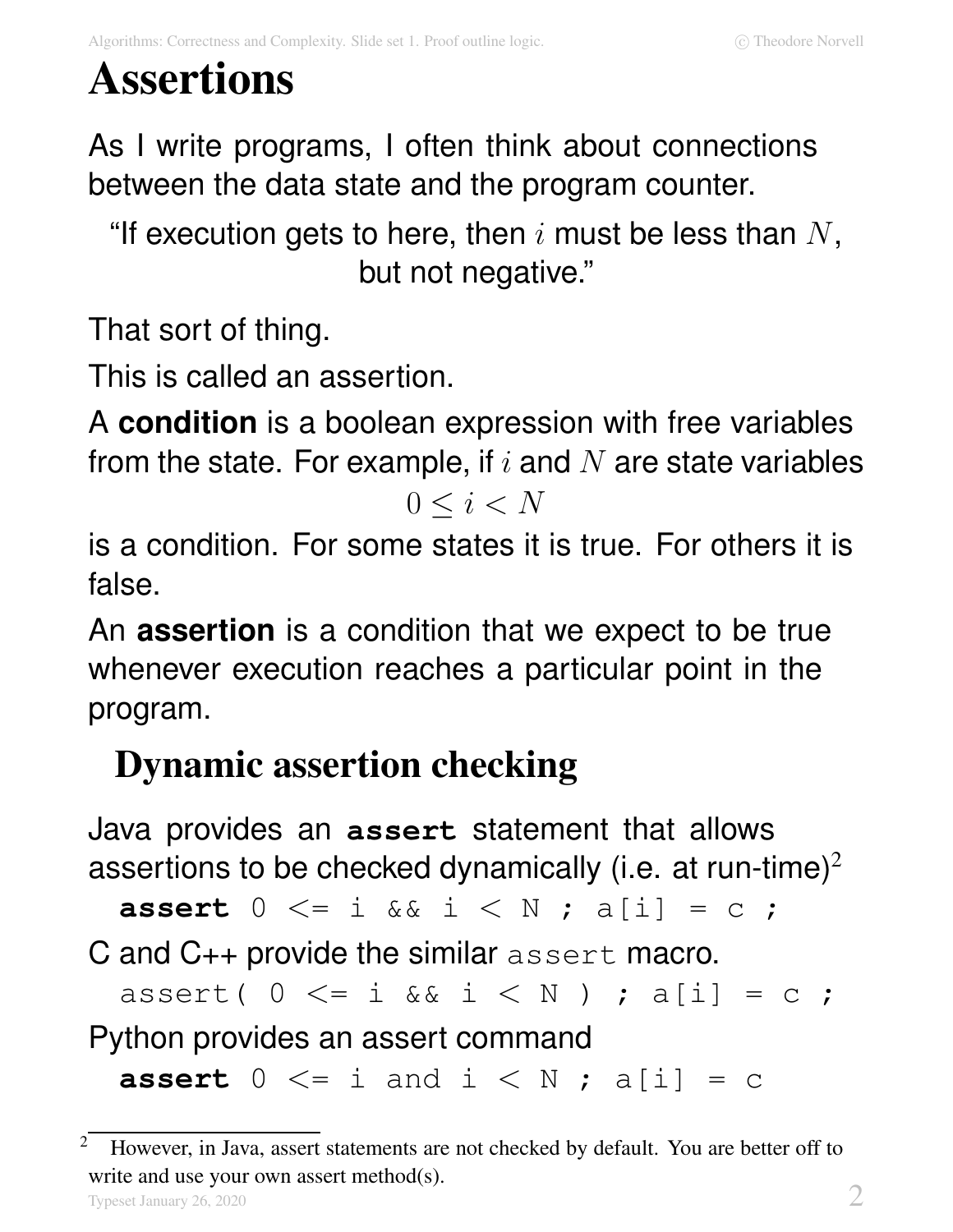## **Static assertion checking**

Better yet, tools such as VCC, Spec#, Code Contracts, Dafny (all from Microsoft), Spark Ada, and Alloy allow assertions to be checked statically (i.e. before execution)

This is better, because

- dynamic checking checks that assertions are true only for states actually reached, but
- static checking checks that assertions are true in all reachable states

For this course, I will put assertions in braces like this:

 ${0 \le i \le N}$  $a[i] := c$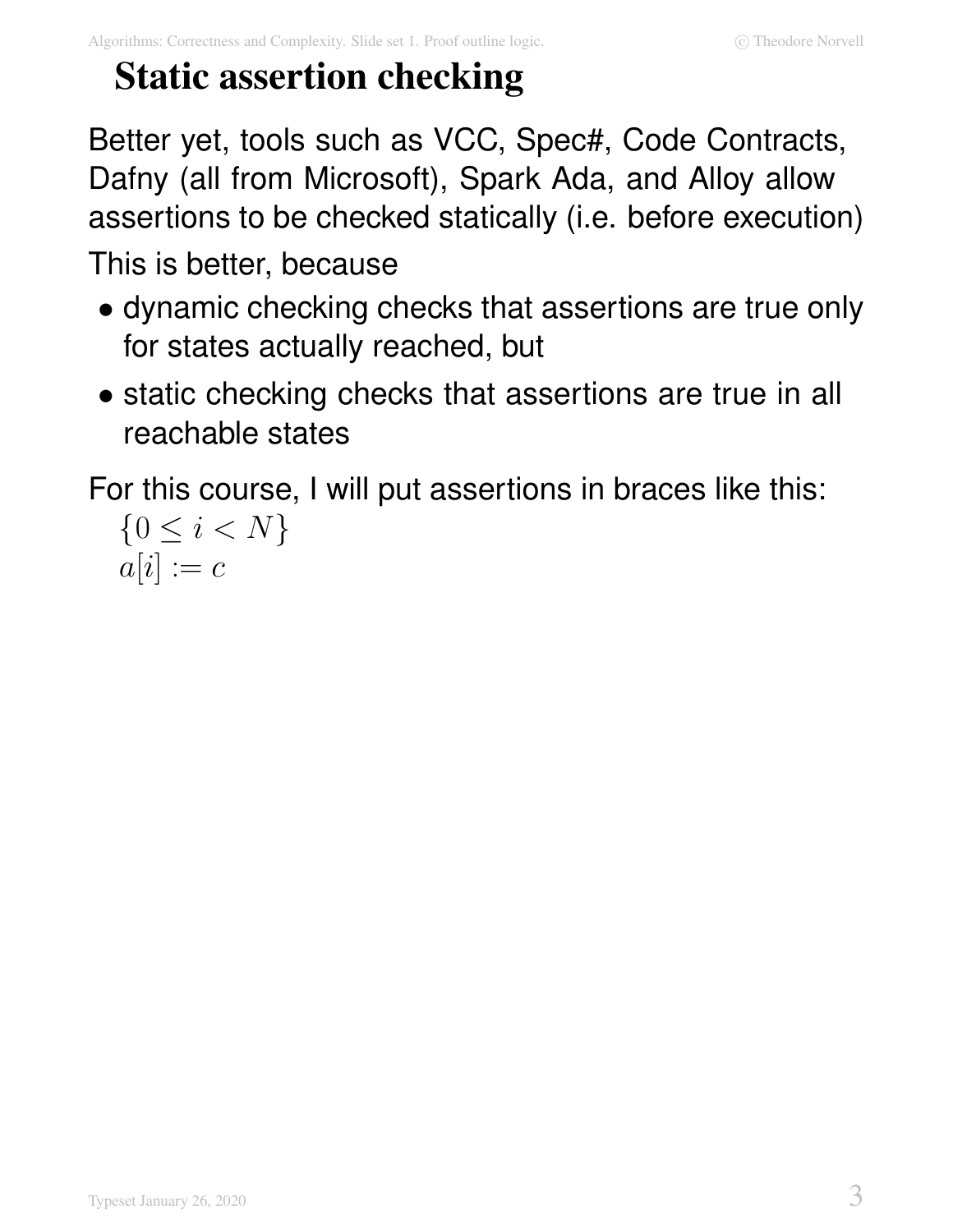# **Contracts and correctness**

## **Contracts**

A **contract** is a pair of conditions.

 $(\mathcal{P}, \mathcal{R})$ 

- $\bullet$   $\mathcal P$  is called the precondition and
- $R$  is called the postcondition.

## **Partial correctness**

Defn: A command C is **partially correct** with respect to a contract  $(\mathcal{P}, \mathcal{R})$  iff, whenever C is executed, starting in a state where  $P$  is true,

- no error occurs,
- $R$  holds if and when the execution terminates.

Examples

 $x := x + 1$  is partially correct w.r.t.  $[0 \le x < 99, 0 < x < 100]$ val  $t := x; x := y; y := t$  is partially correct w.r.t.  $[x = 23 \land y = 42, y = 42 \land x = 23]$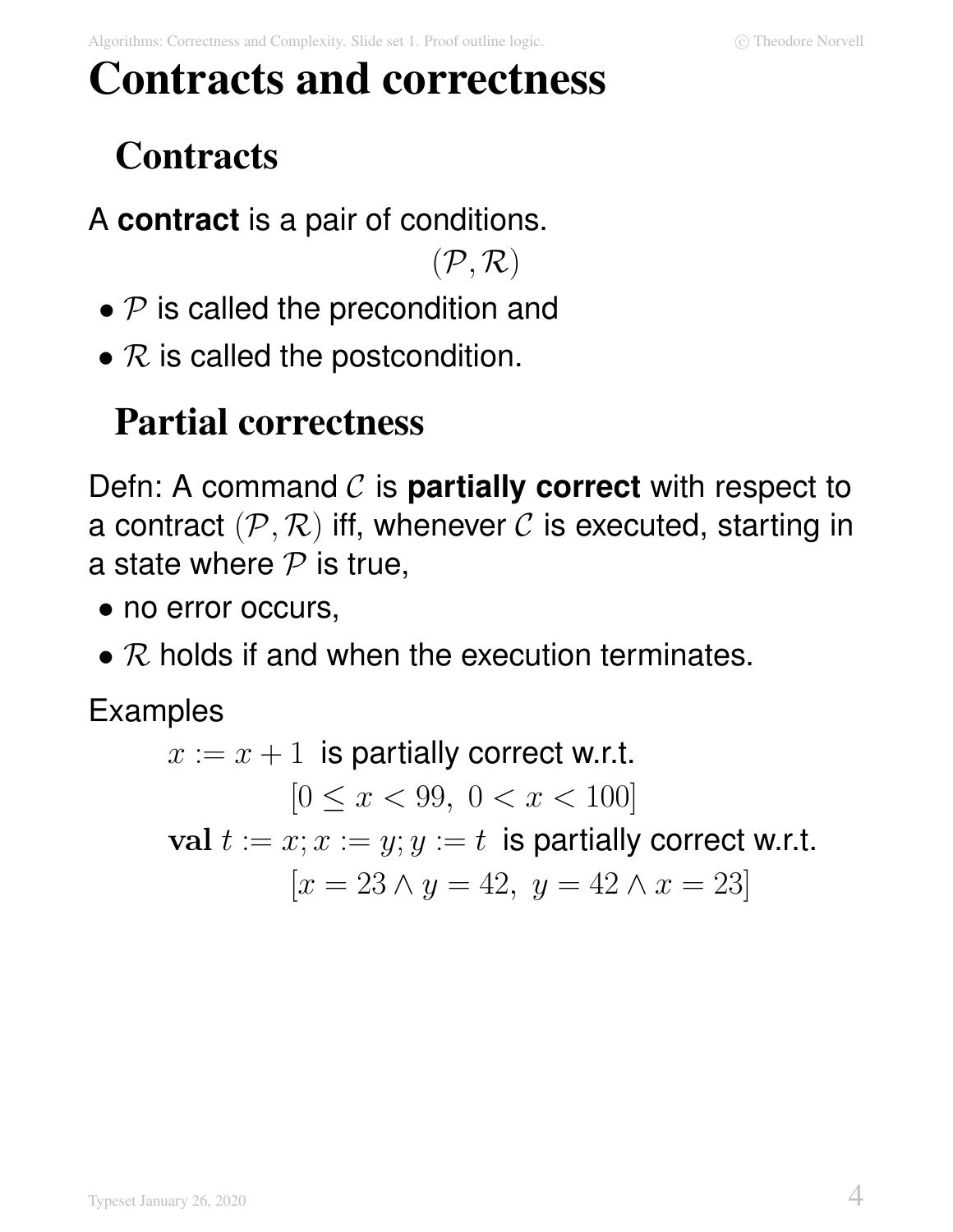## **Specification variables and program variables**

In these examples,  $x$  and  $y$  are program variables. Over time they represent various values.

Specifications variables always represent the same value.

We'll use capital letters for these specifications variables. For example,

$$
x := x + 1
$$
 is partially correct w.r.t.  
\n
$$
[A \le x < Z, \ A < x < Z + 1]
$$
\n
$$
x = x; x := y; y := t
$$
 is partially correct w.r.t.  
\n
$$
[x = X \land y = Y, \ y = X \land x = Y]
$$

Partially correct means partially correct for all values of the specification variables.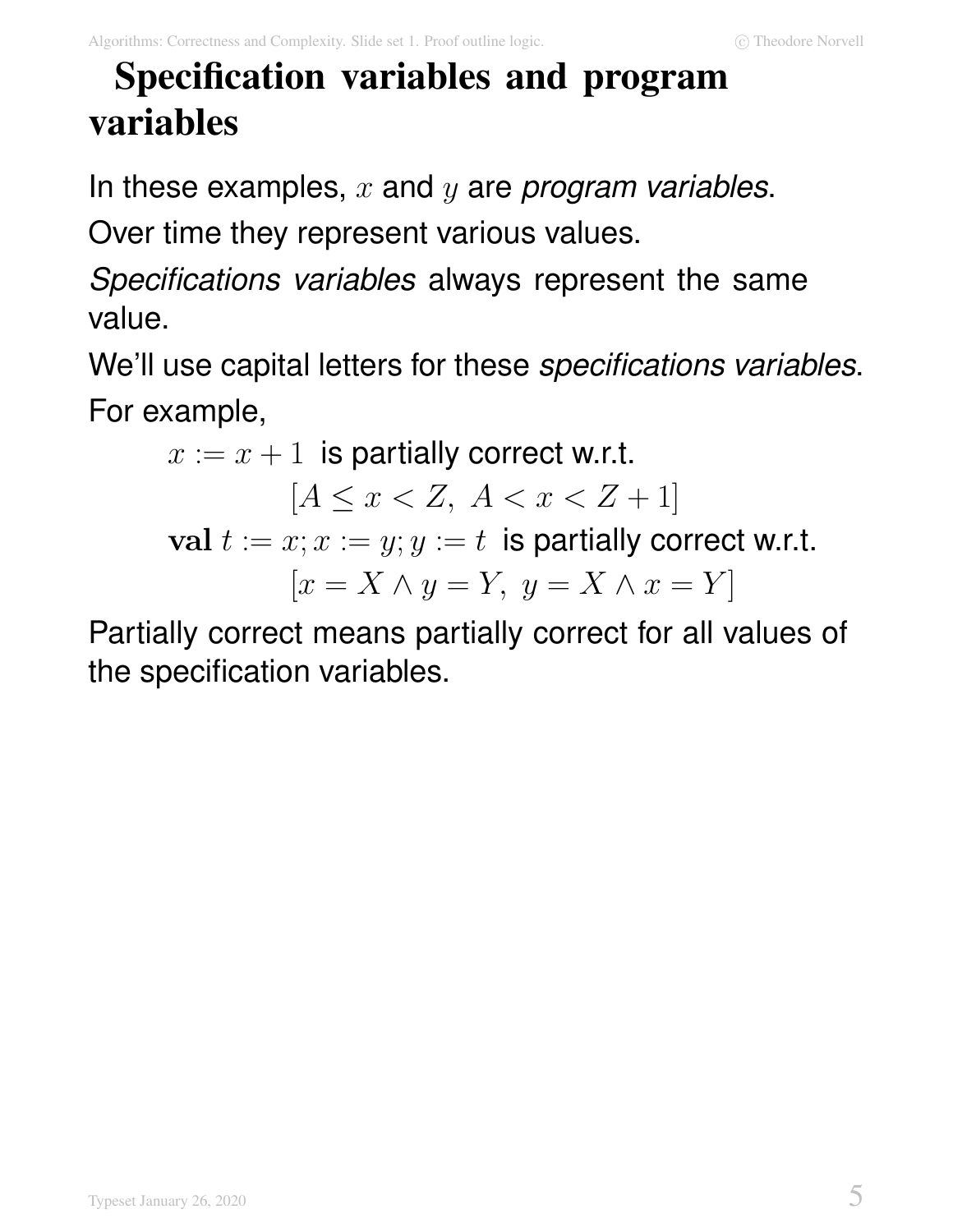# **Proof outlines**

A proof outline is a (possibly compound) command

- preceded by an assertion,
- followed by an assertion, and
- with internal assertions, so that every subcommand is preceded by an assertion

### For example

$$
\{x = X \land y = Y\}
$$
  
if  $x > y$  then  

$$
\{x = X \land y = Y \land x > y\}
$$
  
 $m := x$ 

#### **else**

$$
\{x = X \land y = Y \land x \le y\}
$$
  

$$
m := y
$$

#### **end if**

 ${m = \max(X, Y)}$ 

When executing a proof outline, assertions are treated as comments.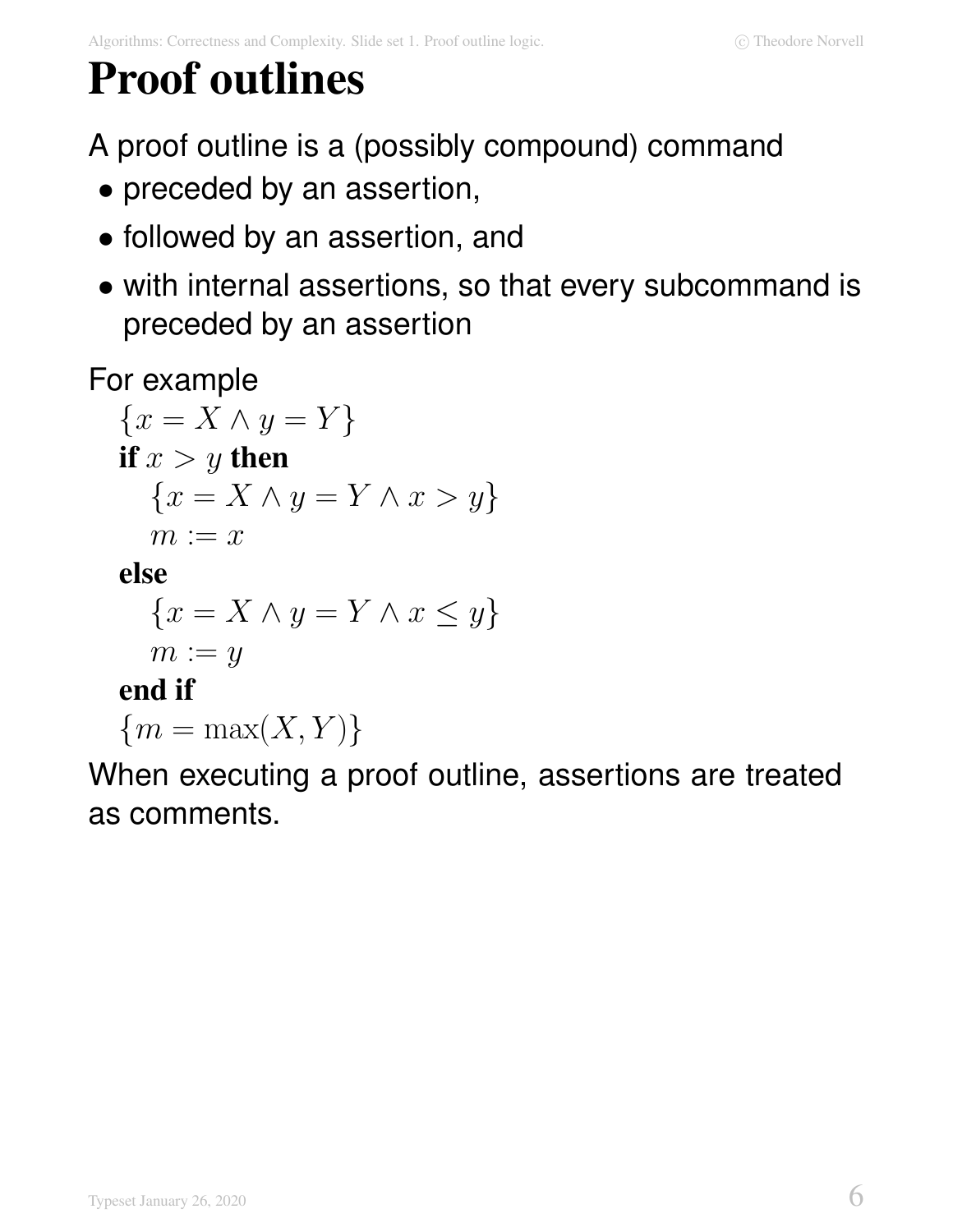## **A syntax for proof outlines**

 $V$  — variables.  $\mathcal{E}$  — expressions.  $\mathcal{C}$  —commands. A—conditions. O—outlines.

There are 2 kinds of simple commands

$$
\begin{array}{l} \mathcal{C} \rightarrow \mathcal{V} := \mathcal{E} \text{ Assignment} \\ \mathcal{C} \rightarrow \text{skip} \text{ } \text{skip (do nothing)} \end{array}
$$

There are 4 ways to make compound commands

 $C \rightarrow \text{ if } \mathcal{E} \text{ then } \{A\} \mathcal{C} \text{ else } \{A\} \mathcal{C} \text{ end if } \text{ Alternation}$  $C \rightarrow \text{ if } \mathcal{E} \text{ then } \{\mathcal{A}\}\ \mathcal{C} \text{ end if }$  Alternation  $\mathcal{C} \rightarrow \text{while } \mathcal{E} \text{ do } \{A\} \; \mathcal{C} \text{ end while } \qquad \text{Iteration}$  $C \rightarrow C \{A\} C$  Sequential composition

Finally there is one rule for proof outlines  $\mathcal{O} \rightarrow \{A\} \mathcal{C} \{A\}$  Proof outline

Note that, in a proof outline, every command is preceded by an assertion.

If  $\{\mathcal{P}\}\mathcal{S}\{\mathcal{R}\}\$  is a proof outline,

- P is called its **precondition**
- Q is called its **postcondition**
- Assertions within S are called its **internal assertions**.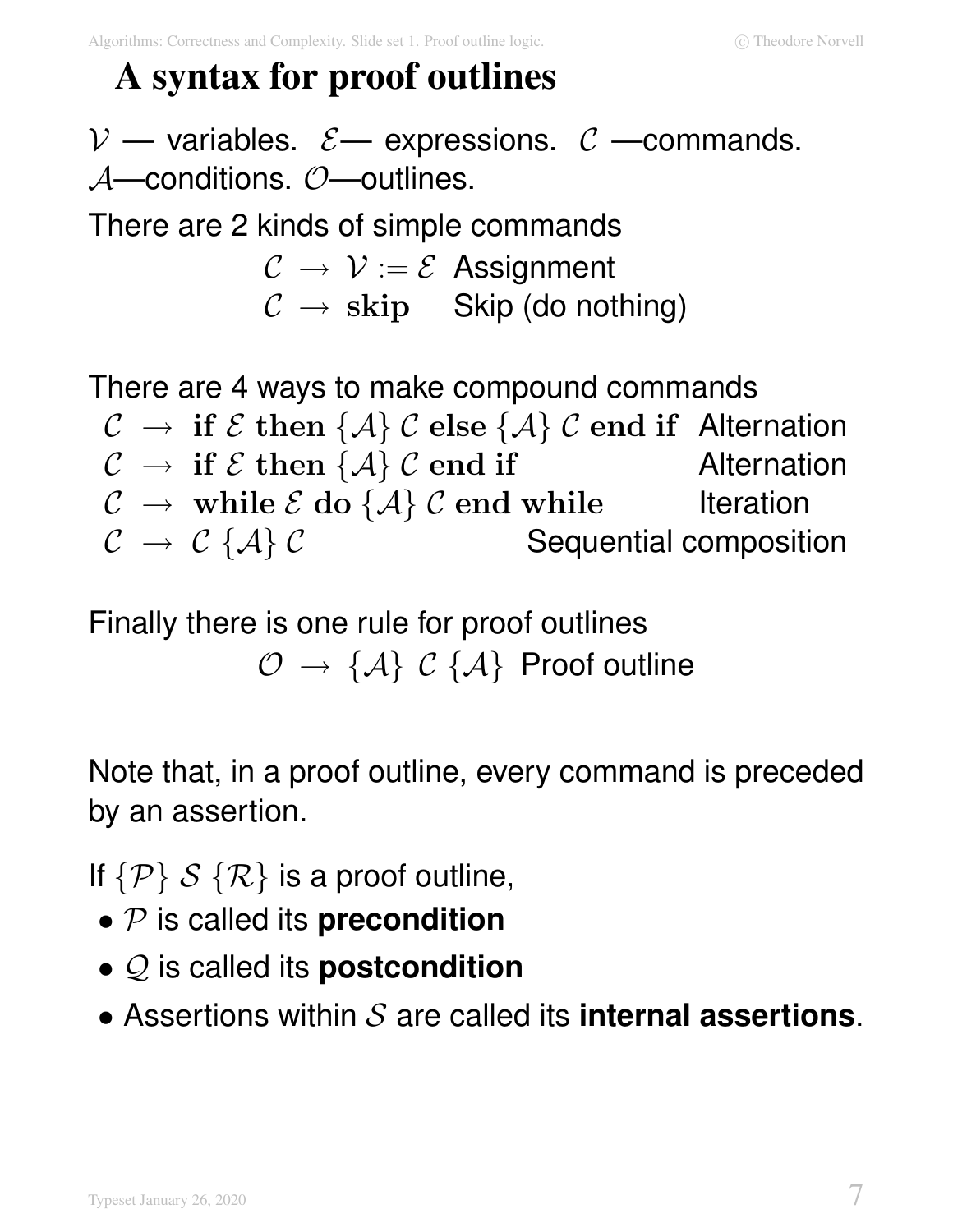## **Correctness of proof outlines**

Defn: A proof outline  $\{\mathcal{P}\}\mathcal{C}\{\mathcal{R}\}\$ is **partially correct** iff, whenever command  $C$  is executed, beginning in a state where  $P$  holds,

- no error occurs,
- each internal assertion of  $C$  holds each time it is reached and
- $R$  holds if and when the execution terminates.

(for all values of the specification variables).

Notes:

- There is no requirement that  $C$ , executed beginning in a state where  $P$  holds, must terminate. We will treat termination as a separate concern.
- If a proof outline  $\{\mathcal{P}\}\mathcal{C}\{\mathcal{R}\}\$  is partially correct, then the command  $\mathcal C$  is partially correct with respect to contract  $[\mathcal{P}, \mathcal{R}].$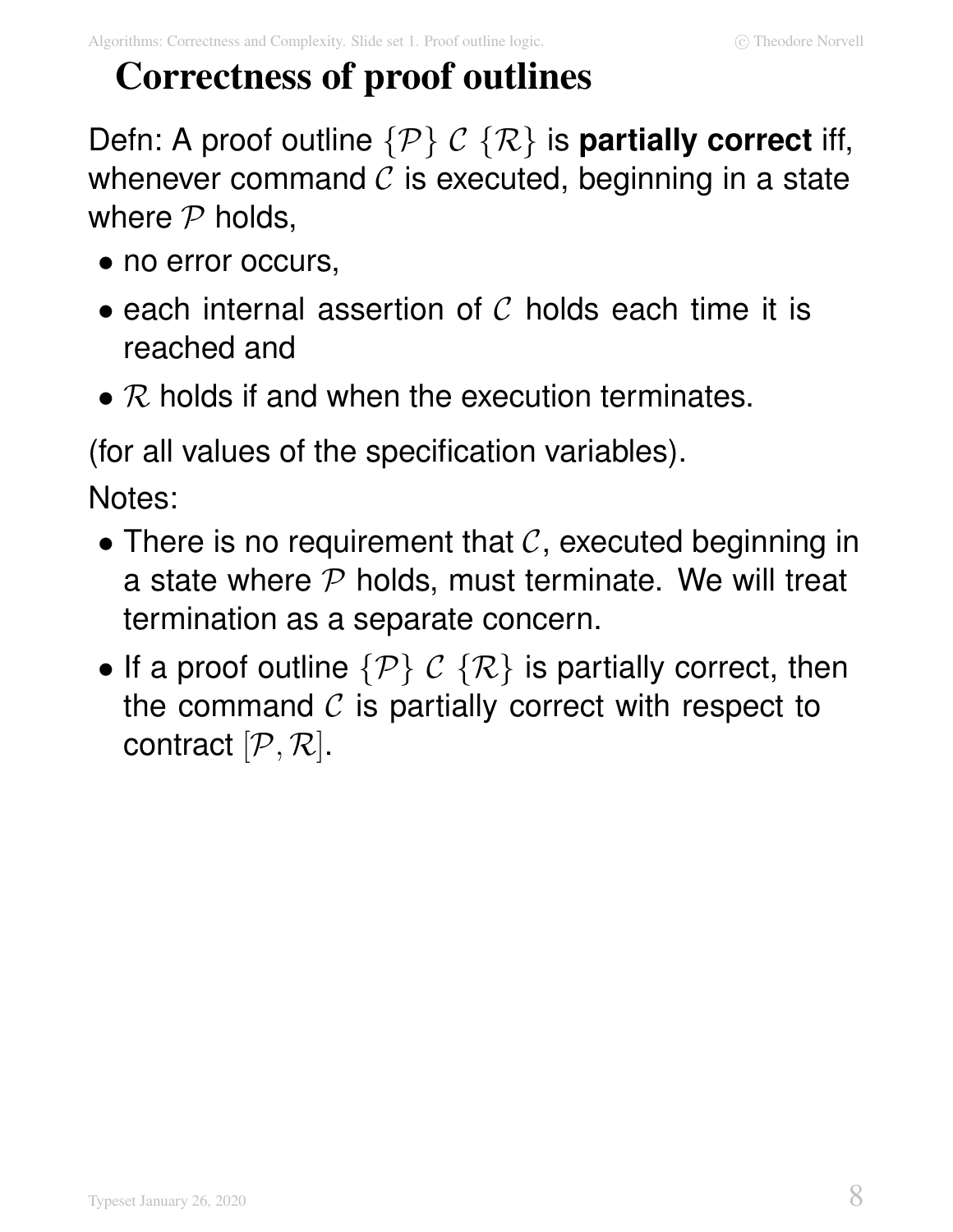#### **Some partially correct proof outlines**

(a)  
\n
$$
\{x = X \land y = Y \land x \le y\}
$$
\n
$$
m := y
$$
\n
$$
\{m = \max(X, Y)\}
$$

is a partially correct proof outline.

(b)  
\n
$$
\{x = X \land y = Y\}
$$
\nif  $x > y$  then  
\n
$$
\{x = X \land y = Y \land x > y\}
$$
\n
$$
m := x
$$

**else**

$$
\{x = X \land y = Y \land x \le y\}
$$

$$
m := y
$$

**end if**

$$
\{m = \max(X, Y)\}
$$

is a partially correct proof outline.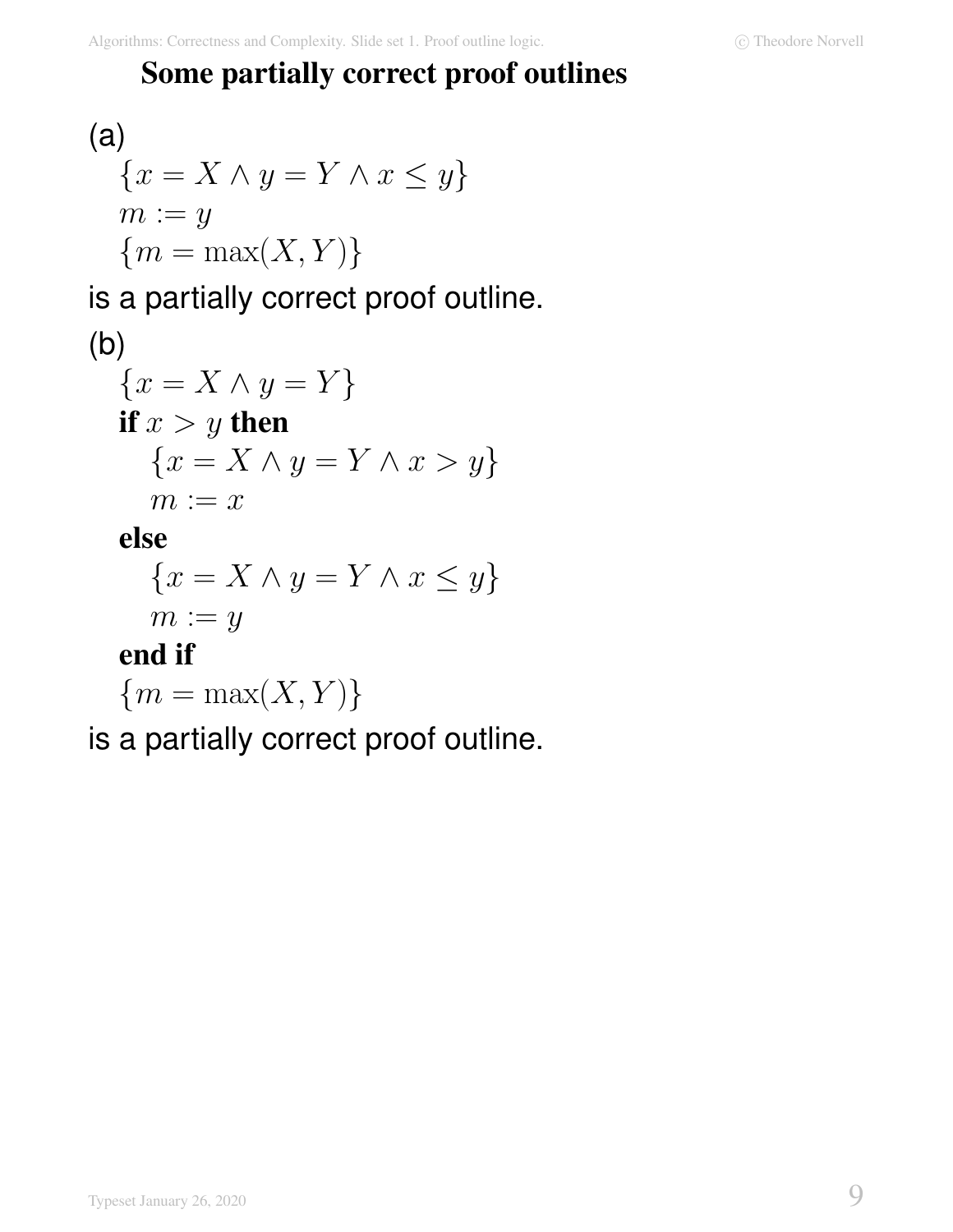(c) For this example, assume that  $x$  and  $y$  can hold any integer; there is no overflow.

$$
\{X = x \ge 0\}
$$
  
y := 1  

$$
\{Z : x \ge 0 \land y \times 2^{x} = 2^{X}\}
$$
  
while x > 0 do  

$$
\{x > 0 \land y \times 2^{x} = 2^{X}\}
$$
  
x := x - 1  

$$
\{x \ge 0 \land 2 \times y \times 2^{x} = 2^{X}\}
$$
  
y := 2 × y  
end while  

$$
\{y = 2^{X}\}
$$

Note that the assertion labelled  $\mathcal I$  is considered to be reached not only before the first iteration of the loop, but also after every iteration of the loop.

So we need to check that  $\mathcal I$  will be true when the loop is first reached and after every iteration.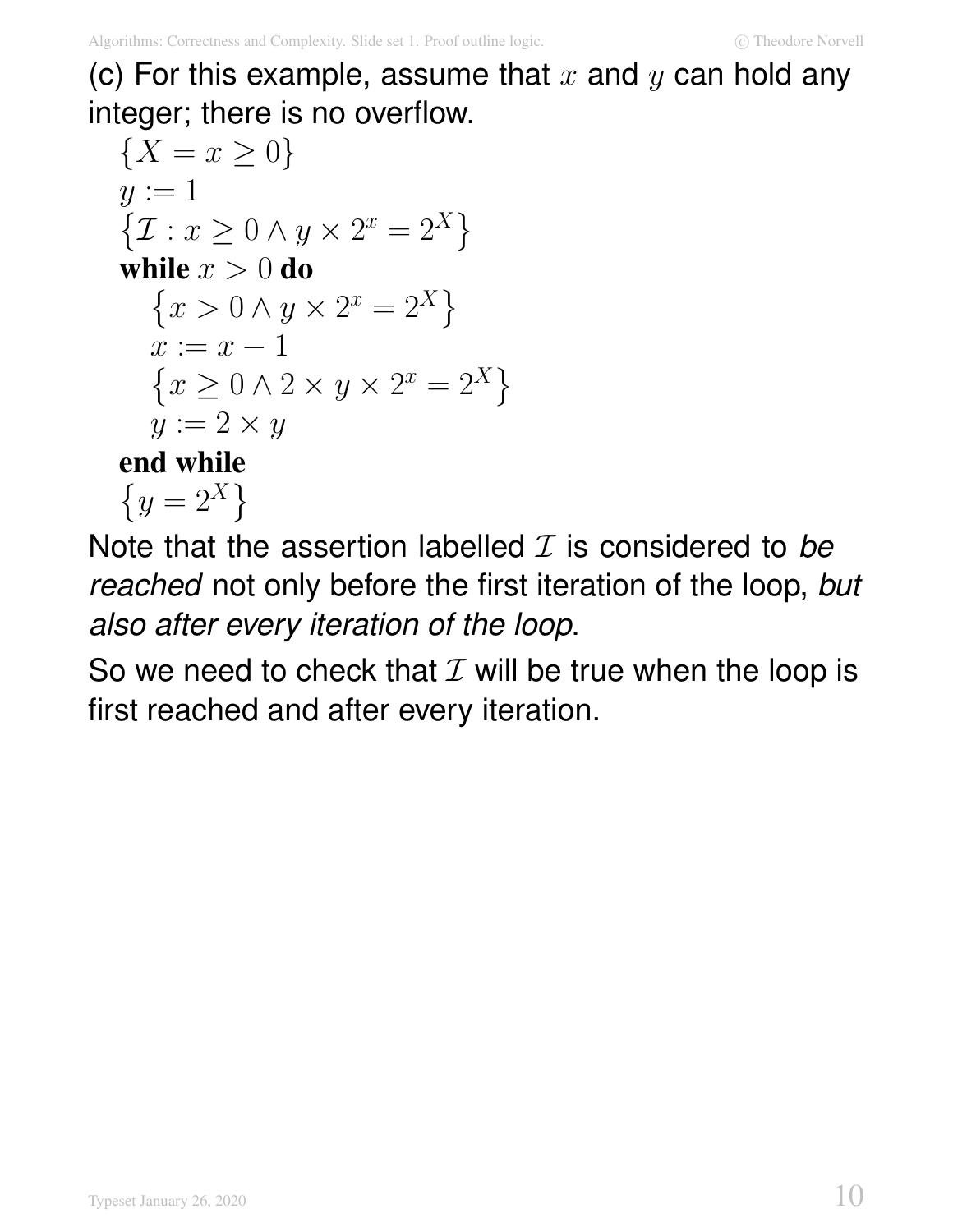(d) For this example, assume that  $i$  can hold any integer. There is no overflow

$$
{\text{true}\atop\text{while }i\neq 0\text{ do} \atop \{i\neq 0\}} \atop \{i=0\}}\n\begin{array}{c}\n\text{while }i\neq 0\text{ do} \\
i:=i-1\n\end{array}
$$

### **end while**

$$
\{i=0\}
$$

This is a partially correct proof outline — even though the loop may not terminate.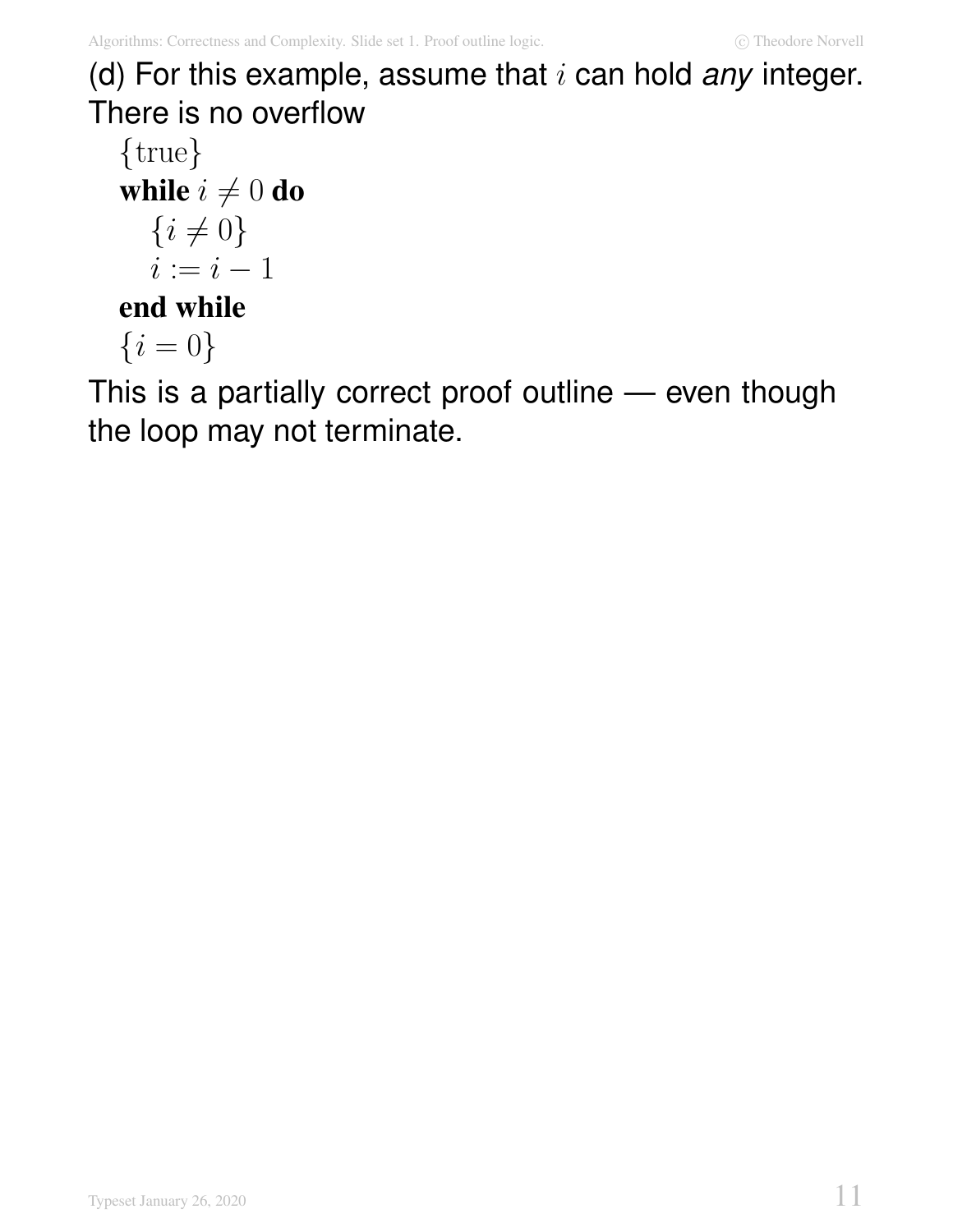#### **Some proof-outlines that are not partially correct**

(e) For this example, assume that  $x$  can hold any integer; there is no overflow

$$
\{x = X\}
$$
  

$$
x := x^2
$$
  

$$
\{x > X\}
$$

For some executions, both the pre- and postcondition are true. However there are some executions for which the precondition is true, yet the postcondition is false for example, when  $X = 0$  initially.

This is not a partially correct proof outline.

(f) For this example, assume that  $x$  can hold any integer; there is no overflow

 ${x = X}$  $x := 2x$  ${x = 3X}$  $x := x + 1$  ${x = 2X + 1}$ 

The internal assertion might not be true when it is reached.

This is not a partially correct proof outline.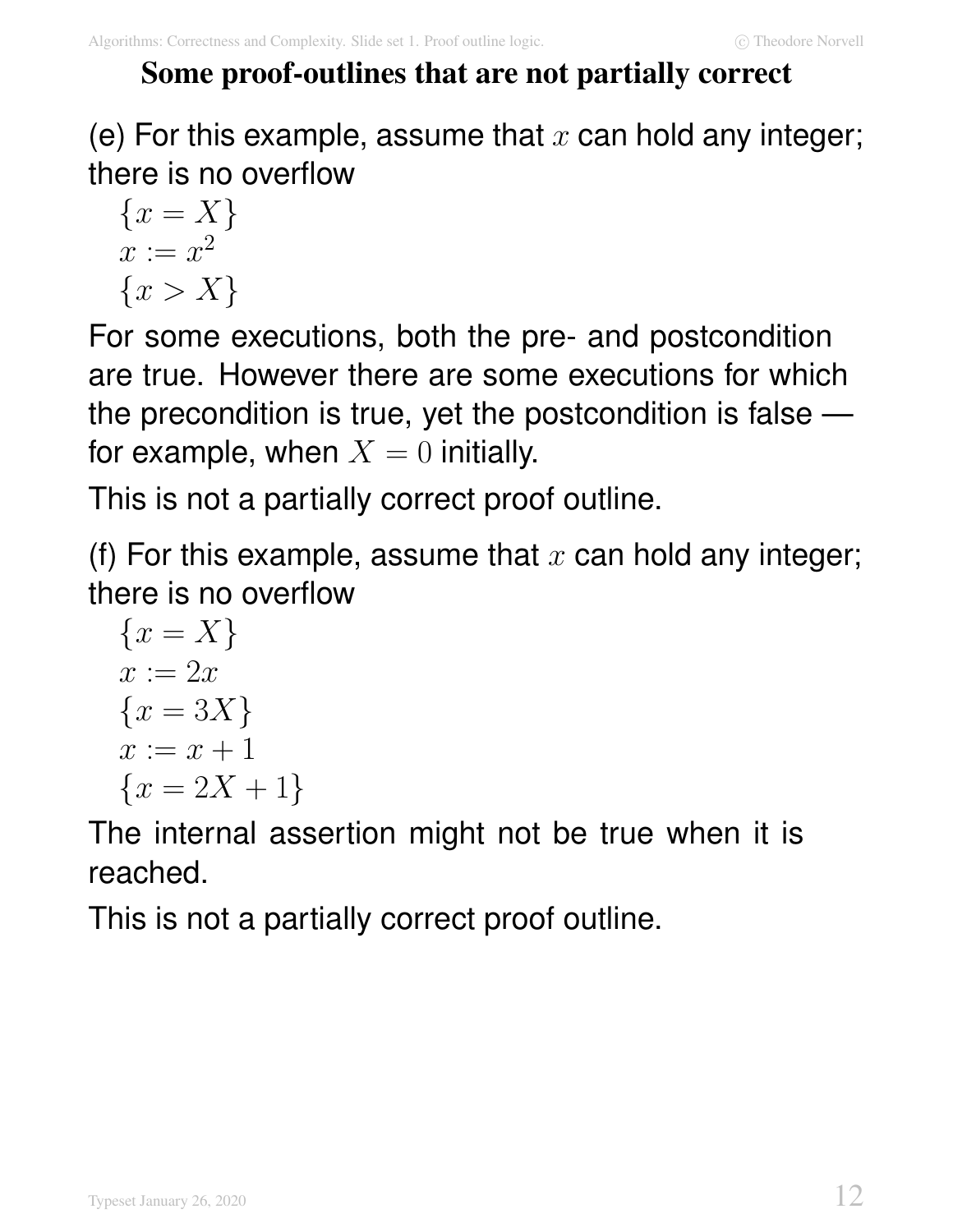(g) For this example assume that  $i$  and  $s$  can hold any integer; there is no overflow.

$$
\{0 \le N \le \text{length}(a)\}
$$
  
\n $i := 0$   
\n
$$
\{i = 0 \le N \le \text{length}(a)\}
$$
  
\n
$$
s := 0
$$
  
\n
$$
\{0 \le i \le N \le \text{length}(a) \land s = \sum_{k \in \{0, \ldots\}} a(i)\}
$$
  
\nwhile  $i < N$  do  
\n
$$
\{0 \le i < N \le \text{length}(a) \land s = \sum_{k \in \{0, \ldots i\}} a(i)\}
$$
  
\n $s := s + a(i)$   
\nend while

$$
\left\{ i = N \wedge s = \sum_{k \in \{0,..i\}} a(i) \right\}
$$

This is not a partially correct proof outline. We'll return to this example later.

From here on, I'll use "partially correct" and "**correct**" interchangeably.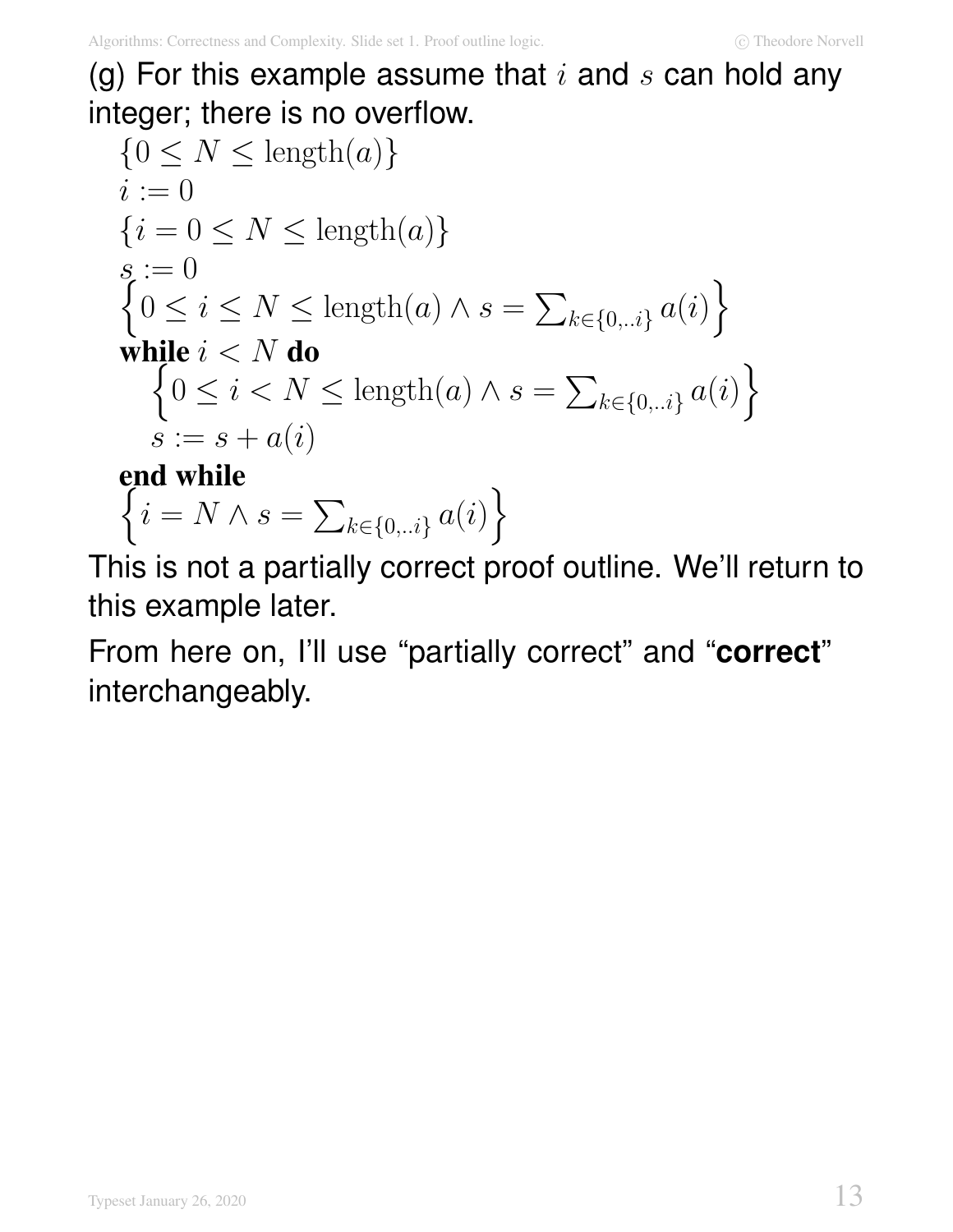# **Checking correctness**

## **Universally true**

Defn: A boolean expression  $P$  is universally true iff it evaluates to true for any assignment of values (of the appropriate type) to its free variables. Suppose  $x$  is a variable of type  $\mathbb Z$ .

- The expression  $x < 1 \Rightarrow x < 3$  is
- The expression  $0 < x < 2 \Rightarrow x = 1$  is
- The expression  $x < 5 \Rightarrow x < 3$  is

## **Verification conditions**

Our goal will be to reduce checking the correctness of a proof outline to checking the universal trueness of boolean expressions.

If we can do that, we have reduced the problem of checking correctness of outlines to *conventional* mathematics.

The boolean expressions that come out of this analysis process are called **verification conditions**.



Analysis rules

Prove universally true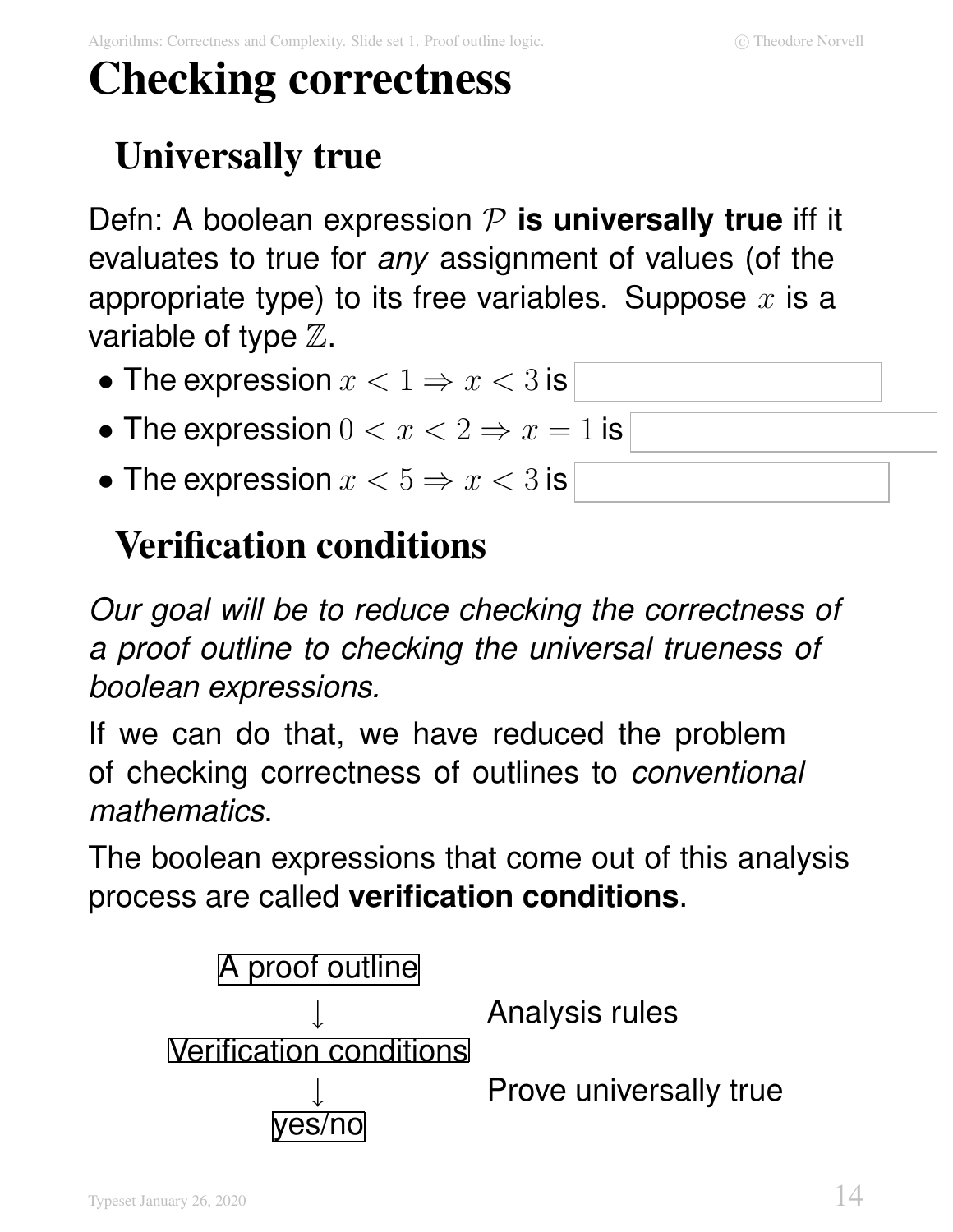## **Assignment commands**

(Aside: We ignore errors for now. See next slide set.) Let's look at a few assignment commands.

#### **Example**

 $\{y > 4\}$   $x := 2 \{y > x\}$ 

For this outline to be correct, we need that for any initial state such that  $y > 4$  holds, execution will end in a state where  $y > x$  holds.

Since  $x$  will be 2 in the final state, we need that for any initial state such that  $y > 4$  holds execution will end is a state where  $y > 2$  holds.

Since  $y$  will be the same in the initial and final states, we need that for any state where  $y > 4$  holds,  $y > 2$  also holds.

This is true as  $y > 4 \Rightarrow y > 2$  is

### **Example**

Now consider an arbitrary precondition  $\mathcal P$ 

$$
\{\mathcal{P}\} \ x := 2 \{y > x\}
$$

We need that, prior to the assignment, if P is true,  $y > 2$ will also be true. I.e. that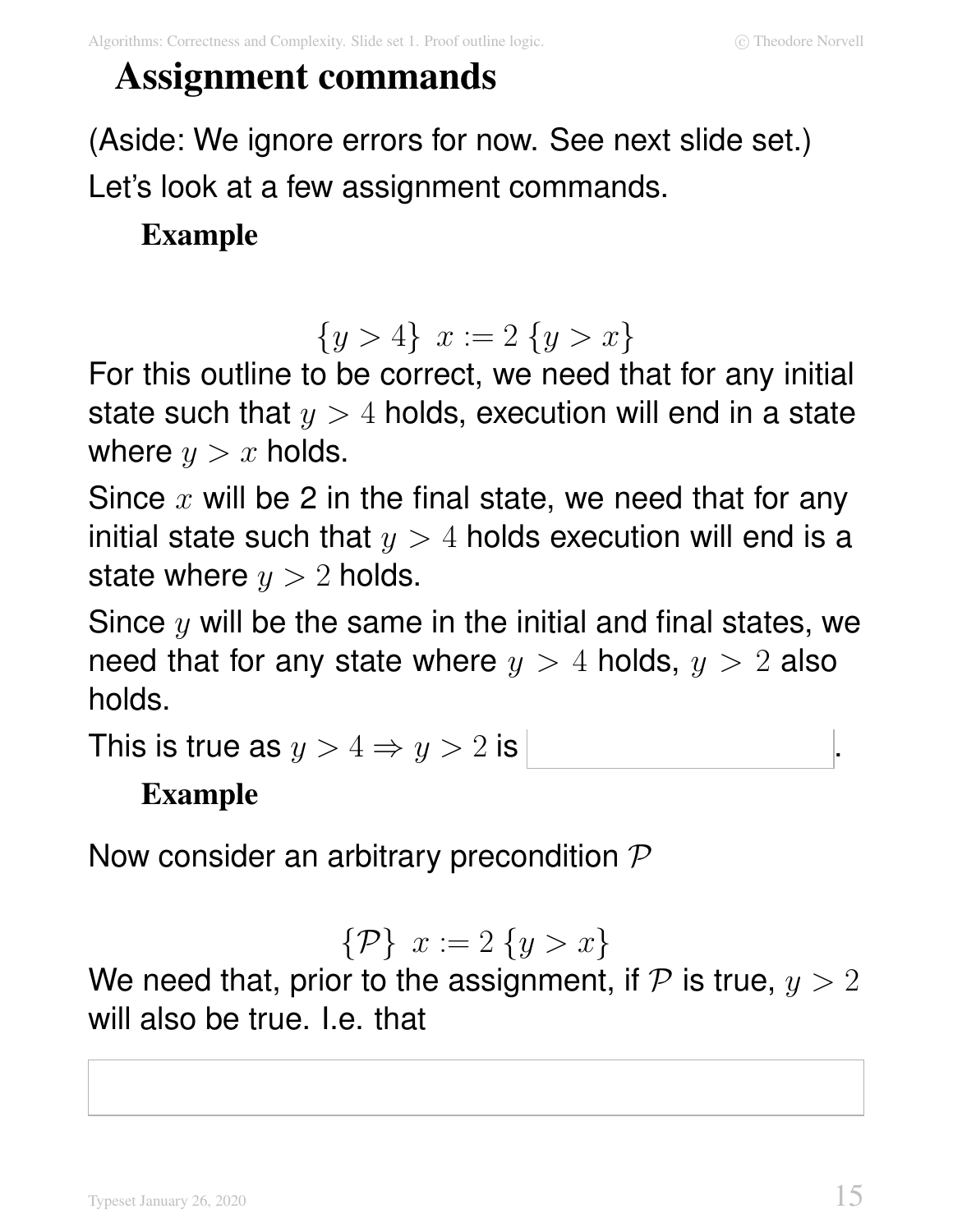#### **Example**

## $\{\mathcal{P}\}\ x := x + 1 \{y > x\}$

We need that prior to the assignment, if  $P$  is true then will also be true. I.e., that

#### **The general case**

Consider any outline

$$
\{\mathcal{P}\} \ \mathcal{V} := \mathcal{E} \ \{\mathcal{R}\}
$$

For R to be true after an assignment  $V := \mathcal{E}$ , we need that  $\mathcal{R}$ , with  $\mathcal V$  replaced by  $\mathcal E$ , be true before the assignment.

Recall that  $\mathcal{R}[\mathcal{V}:\mathcal{E}]$  means a formula just like  $\mathcal R$  except with all (free) occurrences of  $V$  replaced by  $\mathcal E$ .

We'll call  $\mathcal{R}[\mathcal{V}:\mathcal{E}]$  "the substituted postcondition".

You can think of  $\mathcal{R}[\mathcal{V}:\mathcal{E}]$  as the projection of  $\mathcal R$  into the initial state.

The precondition of an assignment can be any formula that always implies  $\mathcal{R}[\mathcal{V}:\mathcal{E}].$ 

### **The assignment rule**:

If  $\mathcal{P} \Rightarrow \mathcal{R}[\mathcal{V}:\mathcal{E}]$  is universally true then  $\{\mathcal{P}\}\ \mathcal{V} := \mathcal{E}\ \{\mathcal{R}\}\$ is correct.

Why? Well if  $P \Rightarrow R[V : \mathcal{E}]$  is universally true and P is true before executing the assignment,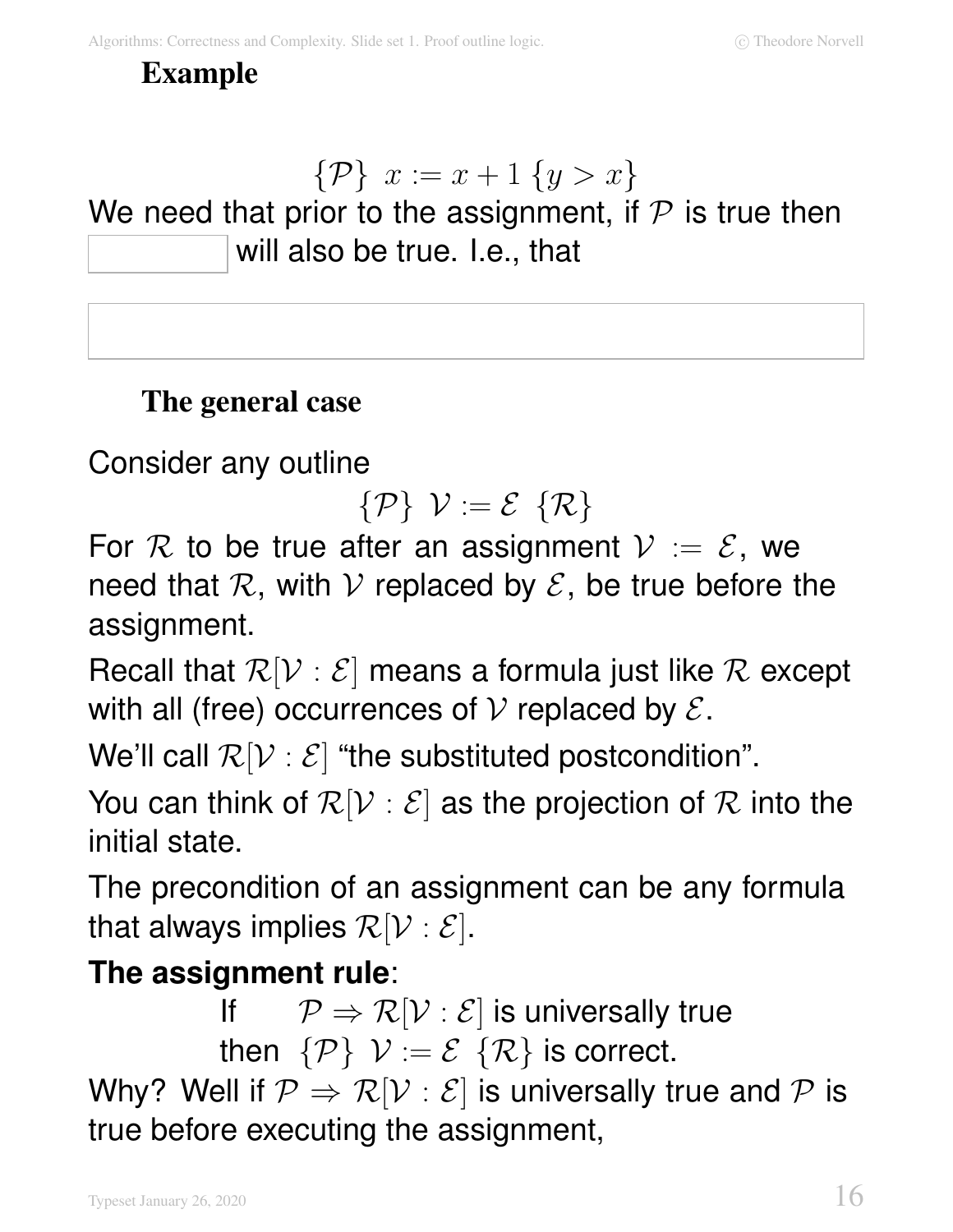- then  $\mathcal{R}[\mathcal{V}:\mathcal{E}]$  will be true before executing the assignment, and so
- $R$  will be true after executing the assignment.

### **Example**

For this example,  $x$  and  $y$  are real variables.

What needs to be checked to ensure that

 ${x < 0}$   $x := x + y$   ${x < y}$  is correct?

## **Example**

For this example,  $a, b$  and  $m$  are integer variables. What is the weakest condition  $\mathcal P$  so that

$$
\{\mathcal{P}\} \ m := \left[\frac{a+b}{2}\right] \{a < m < b\} \text{ is correct?}
$$

(The brackets  $|x|$  mean the floor of x. I.e. the largest integer not larger than  $x.$ )

## Can we simplify it?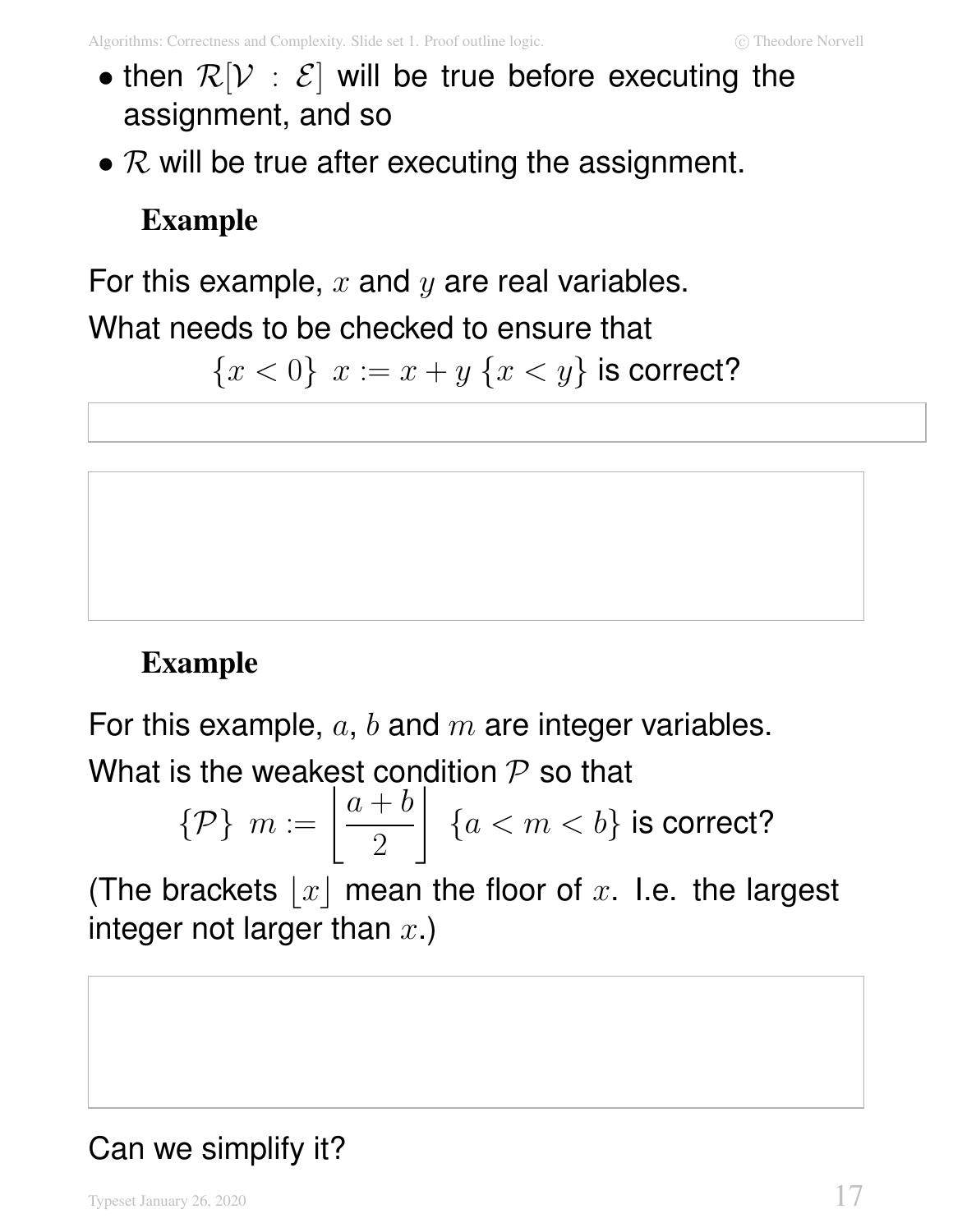Here are some useful facts about floor that might help. For all integers  $a$  and  $b$ 

$$
(a < \lfloor x \rfloor) = (a + 1 \le x)
$$
  

$$
(\lfloor x \rfloor < b) = (x < b)
$$

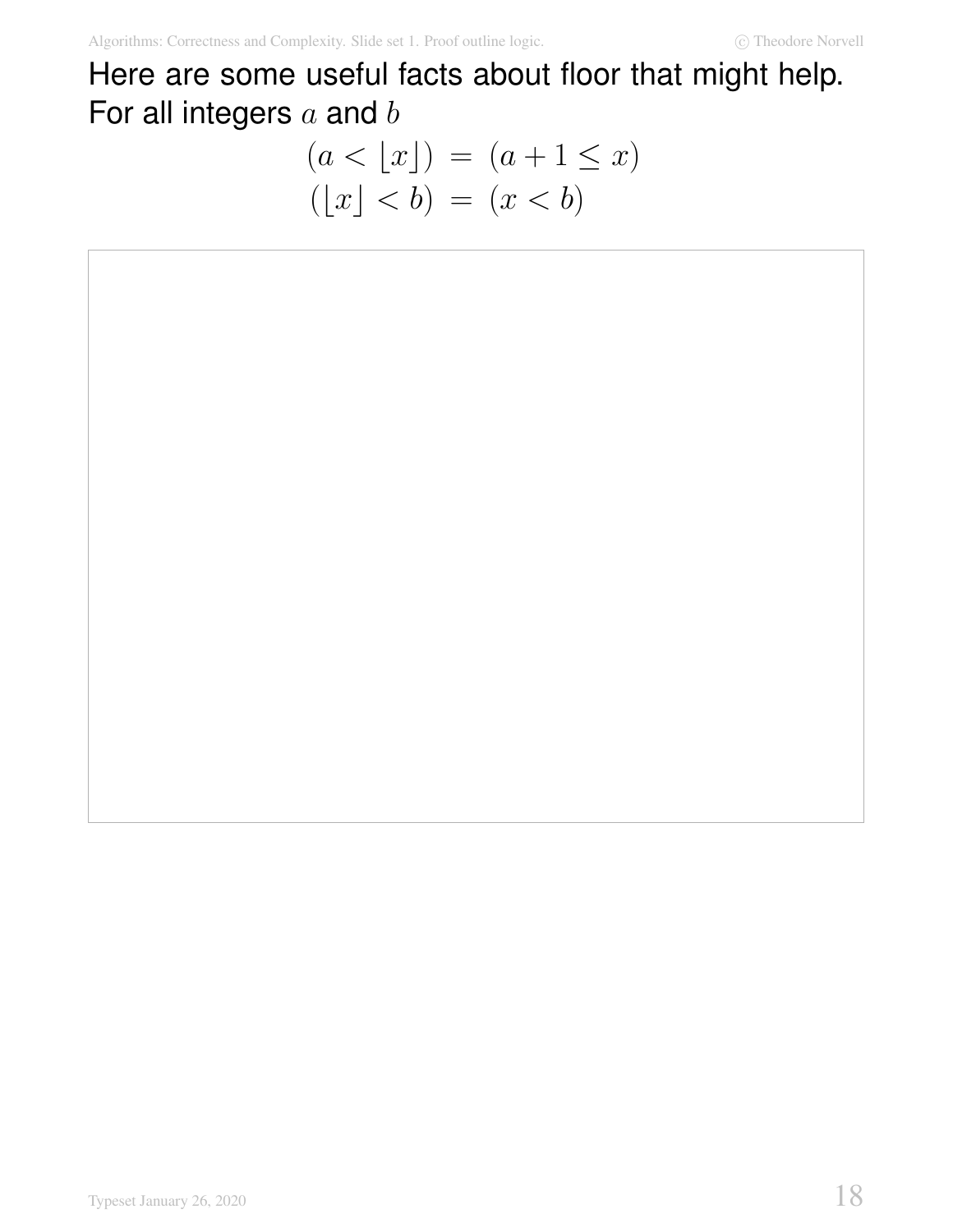### **Some fine print**

One expression is an **alias** of another expression if they both represent the same memory location. E.g. references in C++ are often aliases, as are expressions such as  $*q$ .

When aliasing is a possibility, we need to consider also what variables might be aliased by the expression on the left-hand side of the assignment.

For example, in C, for

 $\{\mathcal{P}\}\ *q = 1; \; \{ *q == 1 \wedge x == 0 \}$  to be correct requires that P not only imply  $x == 0$ , but also  $q! = \&x$ . Similarly in Java

 $\{\mathcal{P}\}\ a.x = 1; \{a.x == 1 \wedge b.x == 0\}\ to be correct$ requires that P not only imply  $b.x == 0$ , but also  $a != b$ . Aliasing complicates the assignment rule. We won't consider it further.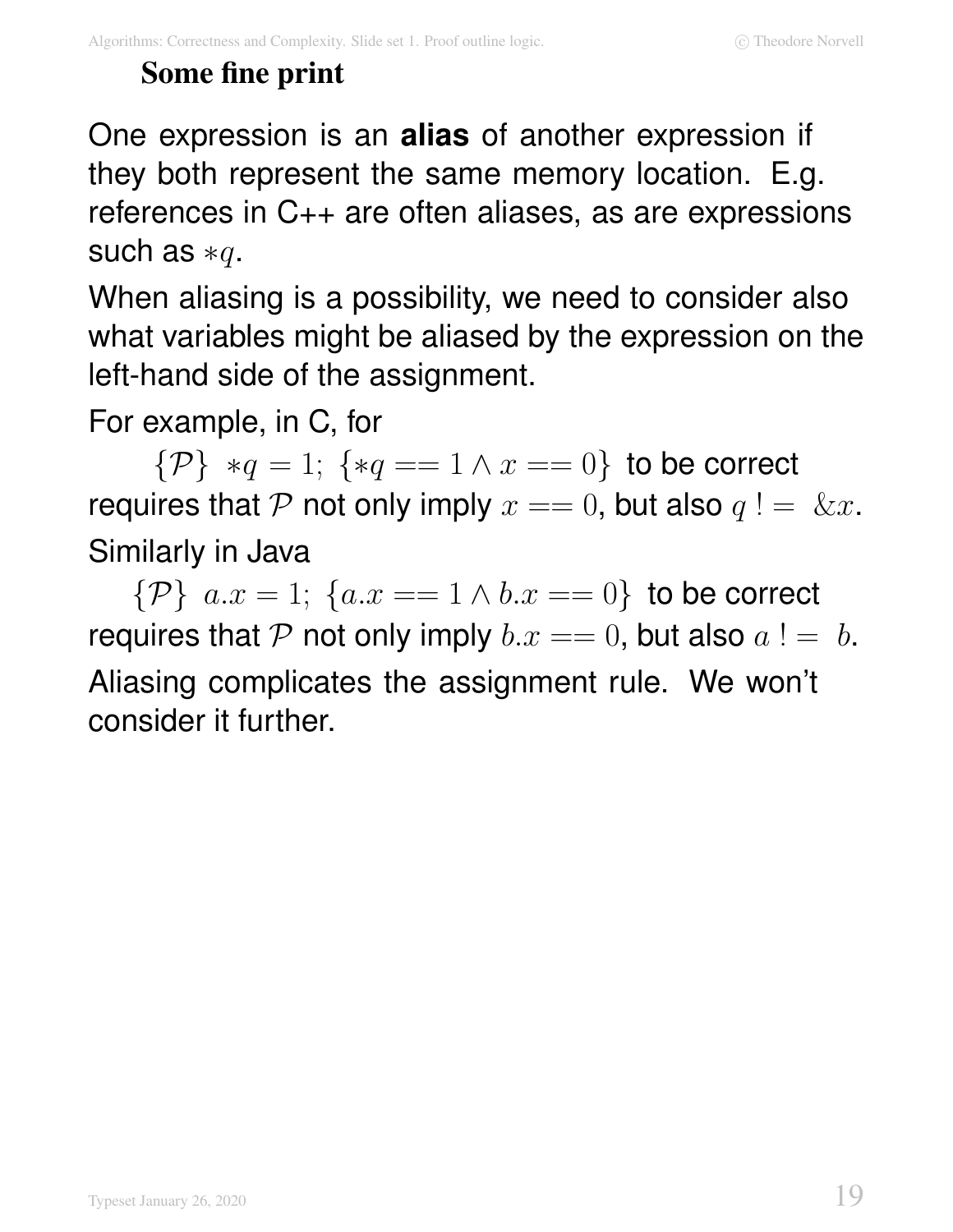## **Other commands**

For each kind of command, we can state an inference rule

### **The skip command**

Since skip doesn't do anything the postcondition must be true initially. Thus it should be (universally) implied by the precondition.

### **The skip rule**

If  $\mathcal{P} \Rightarrow \mathcal{R}$  is universally true then  $\{\mathcal{P}\}\$  skip  $\{\mathcal{R}\}\$ is correct.

## **Omitting skip**

For brevity, we sometimes leave out skip commands. The rule becomes

If  $\mathcal{P} \Rightarrow \mathcal{R}$  is universally true then  $\{\mathcal{P}\}\{\mathcal{R}\}\$ is correct.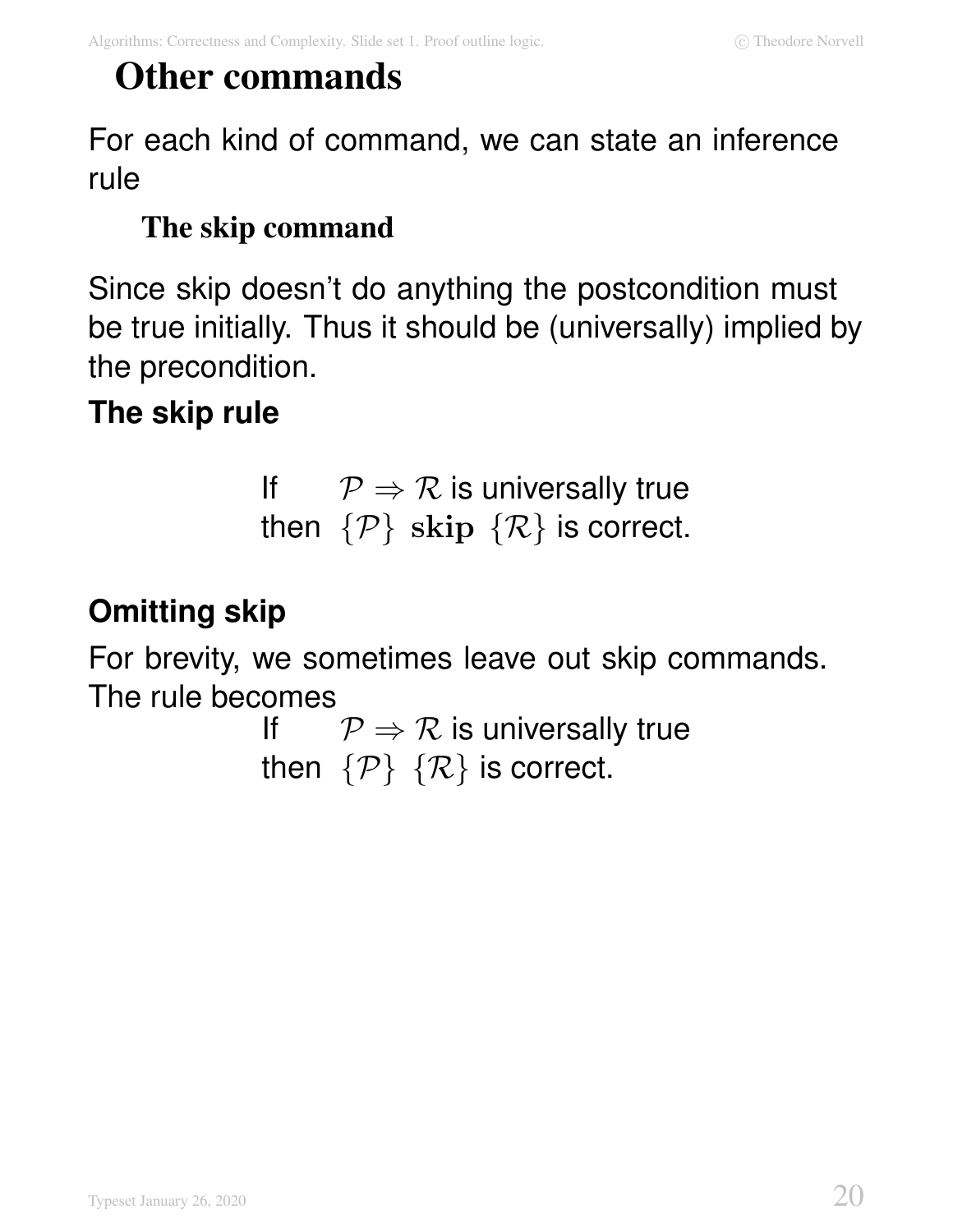#### **Sequential composition**

The sequential composition rule.

For sequential composition of two statements, we have

If 
$$
\{\mathcal{P}\}\ S \{\mathcal{Q}\}
$$
 is correct  
and  $\{\mathcal{Q}\}\ T \{\mathcal{R}\}$  is correct  
then  $\{\mathcal{P}\}\ S \{\mathcal{Q}\}\ T \{\mathcal{R}\}$  is correct.

Example

 ${x = X \wedge y = Y} t := x {t = X \wedge y = Y}$ 

is correct,

 ${t = X \land y = Y} x := y {t = X \land x = Y}$ is correct, and

 ${t = X \land x = Y}$   $y := t$   ${y = X \land x = Y}$ is correct; therefore

$$
\{x = X \land y = Y\}
$$
  
\n
$$
t := x
$$
  
\n
$$
\{t = X \land y = Y\}
$$
  
\n
$$
x := y
$$
  
\n
$$
\{t = X \land x = Y\}
$$
  
\n
$$
y := t
$$
  
\n
$$
\{y = X \land x = Y\}
$$

is correct.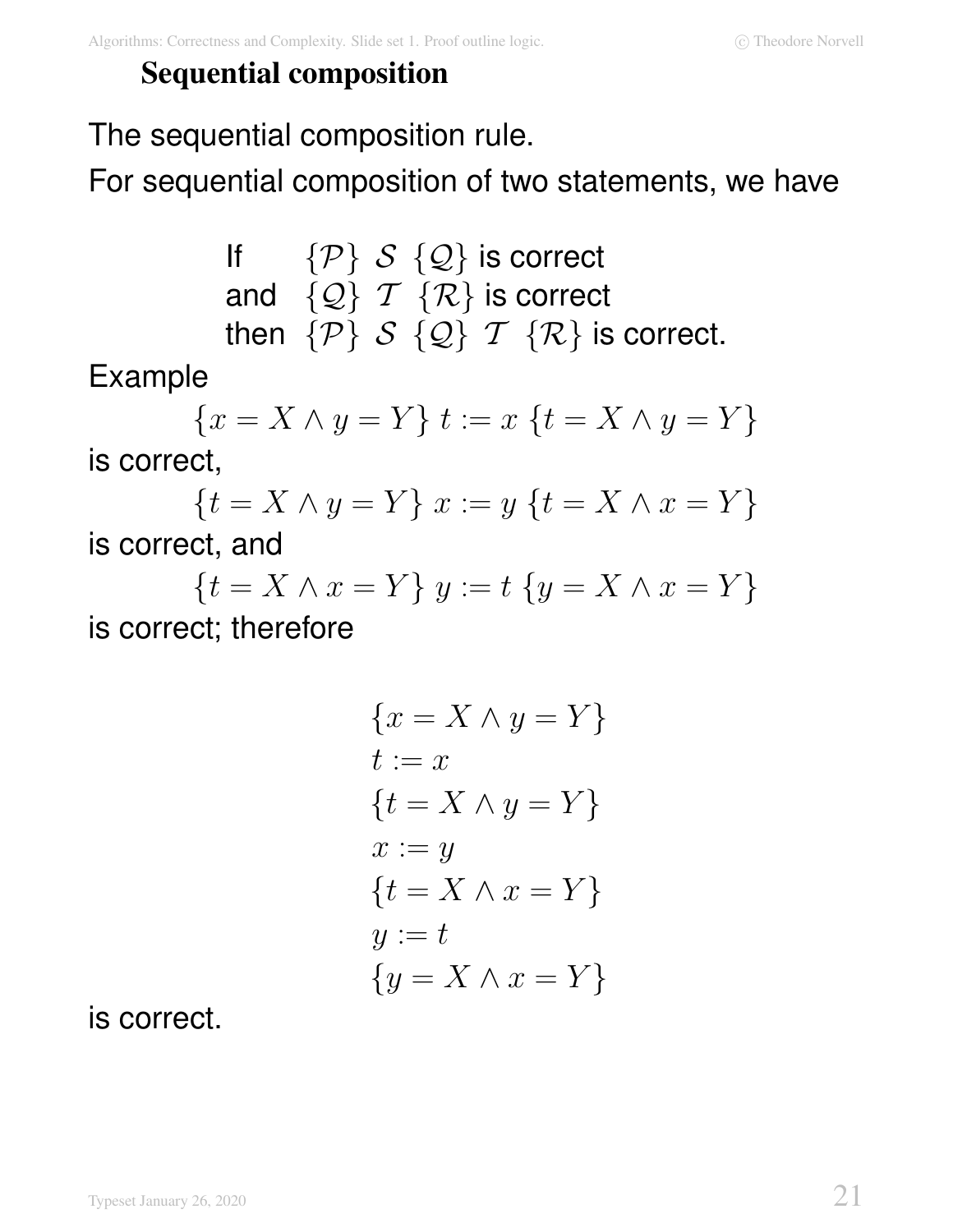#### **Alternation**

## **The alternation rule (2-branches)**

```
If \mathcal{P} \wedge \mathcal{E} \Rightarrow \mathcal{Q}_0 is universally true,
            P \wedge \neg \mathcal{E} \Rightarrow \mathcal{Q}_1 is universally true,
            \{\mathcal{Q}_0\} S \{\mathcal{R}\} is correct,
and \{Q_1\} \mathcal{T} \{\mathcal{R}\} is correct
then \{\mathcal{P}\}\if \mathcal{E} then \{\mathcal{Q}_0\} \mathcal{S} else \{\mathcal{Q}_1\} \mathcal{T} end if \{\mathcal{R}\}\is correct.
```
### **Example:** Is this outline correct?

$$
\{ x = X \land y = Y \}
$$
  
if  $x > y$  then  

$$
\{ x = X \land y = Y \land x > y \}
$$
  

$$
m := x
$$

#### **else**

$$
\{ x = X \land y = Y \land x \le y \}
$$

$$
m:=y
$$

#### **end if**

{ $m = \max(X, Y)$ }

We need to show the following

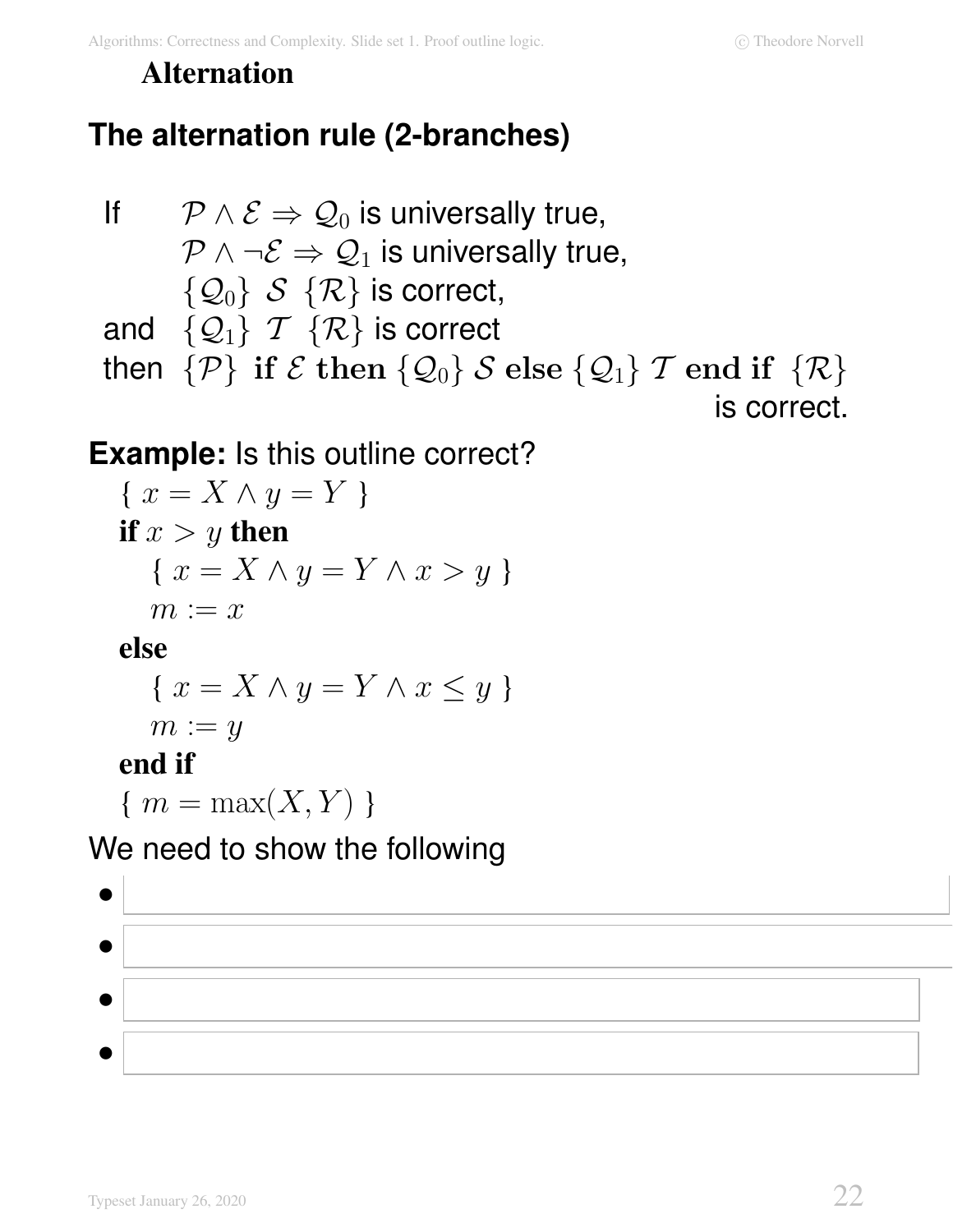#### **The alternation rule (1-branch)**

If  $\mathcal{P} \wedge \mathcal{E} \Rightarrow \mathcal{Q}$  is universally true,

 $P \wedge \neg \mathcal{E} \Rightarrow \mathcal{R}$  is universally true,

and  $\{Q\}$  S  $\{R\}$  is correct,

then  $\{\mathcal{P}\}\$  if  $\mathcal{E}$  then  $\{\mathcal{Q}\}\$   $S$  end if  $\{\mathcal{R}\}\$  is correct.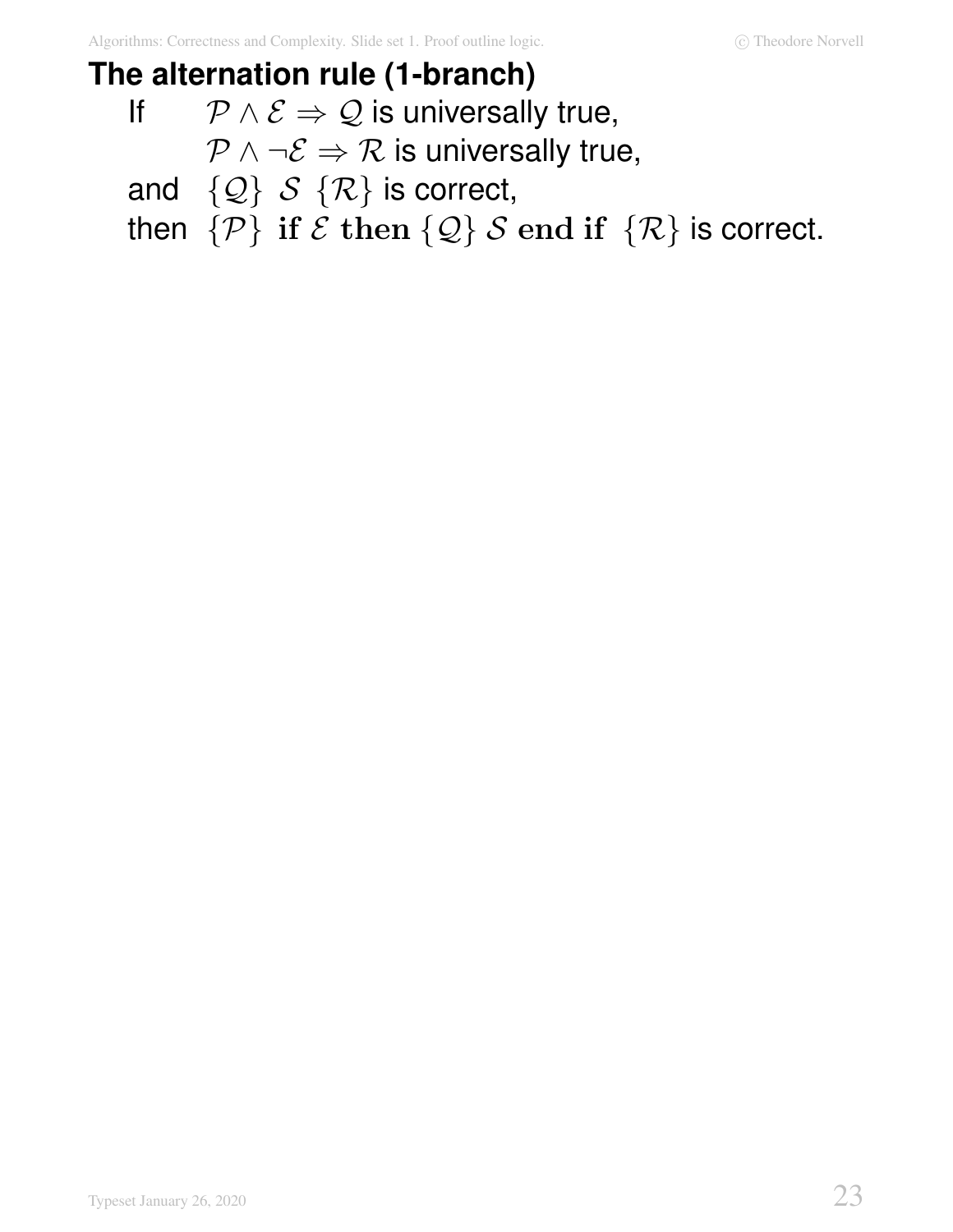#### **Iteration**

### We can think of an iteration

## $\{\mathcal{P}\}\$  while  $\mathcal{E}$  do  $\{\mathcal{Q}\}\$  S end while  $\{\mathcal{R}\}\$

as being equivalent to its infinite unrolling — remember that the backward jump after  $S$  is considered to land at the start of  $P$ .

```
\{P\}if \mathcal Ethen \{Q\} S \{\mathcal{P}\} if \mathcal{E}then \{Q\} S \{\mathcal{P}\} if E
                                                                then \{Q\} S \{\mathcal{P}\}...
```
end if

end if

end if

 $\{\mathcal{R}\}\$ 

## **The iteration rule**

```
If \mathcal{P} \wedge \mathcal{E} \Rightarrow \mathcal{Q} is universally true,
          P \wedge \neg \mathcal{E} \Rightarrow \mathcal{R} is universally true
and \{Q\} S \{P\} is correct,
then \{\mathcal{P}\}\ while \mathcal{E} do \{\mathcal{Q}\}\ \mathcal{S} end while \{\mathcal{R}\}\ is correct.
The precondition of an iteration command is called a
loop invariant.
```
Understanding the loop invariant is often the key to understanding an algorithm.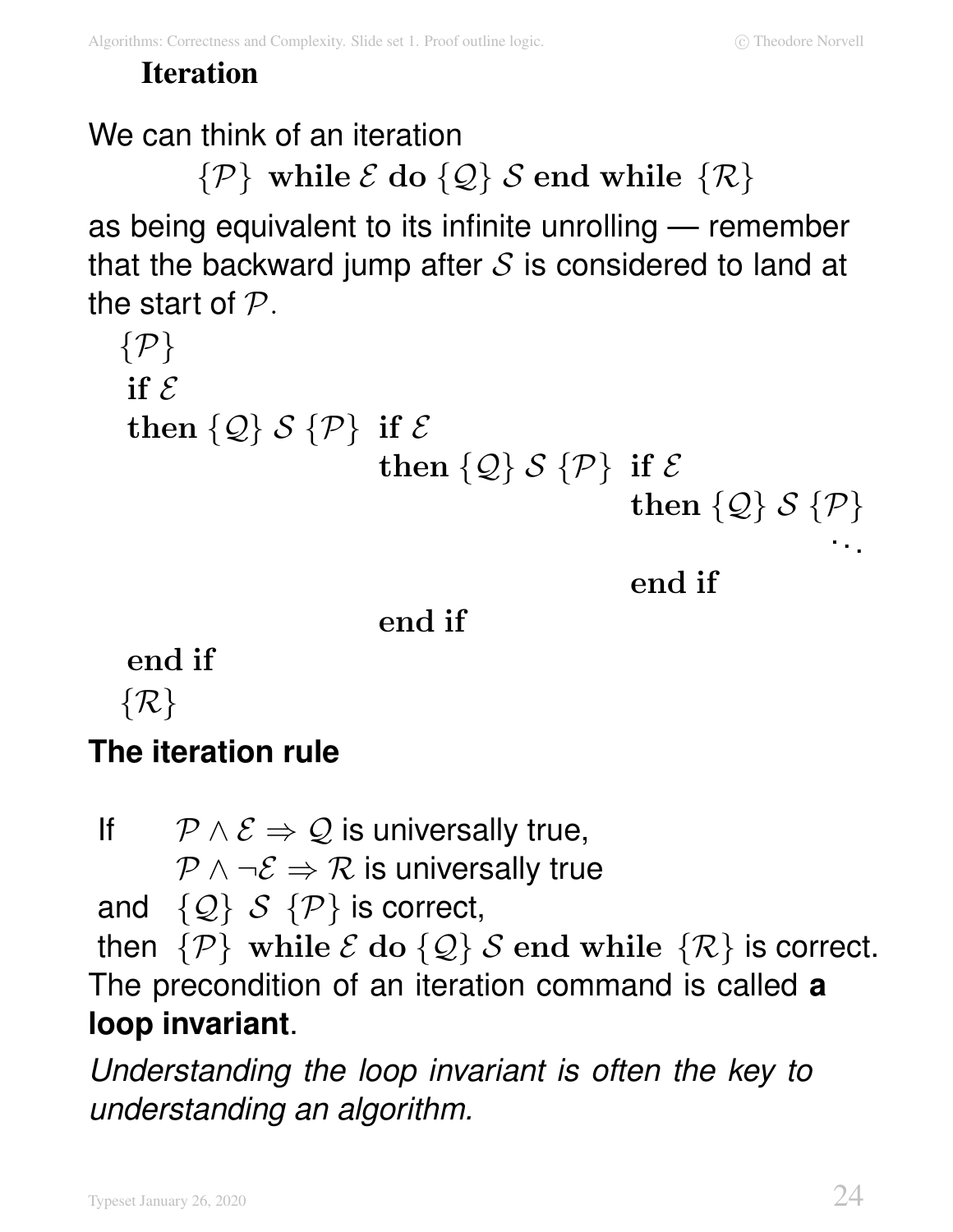Therefore documenting loop invariants is highly advisable.

### **Example**

Above I claimed that, with  $i$  able to hold any integer (no overflow),

```
{true}
while i \neq 0 do
  {i \neq 0}i := i - 1
```
**end while**

$$
\{i=0\}
$$

is correct.

From the iteration rule, we see that, to show this proof outline is correct, it is sufficient to show the following:



The formulae in 1 and 2 can easily be simplified to true and thus are universally true.

From the assignment rule, the proof outline in 3 is correct if

Recall that: correct does not imply termination.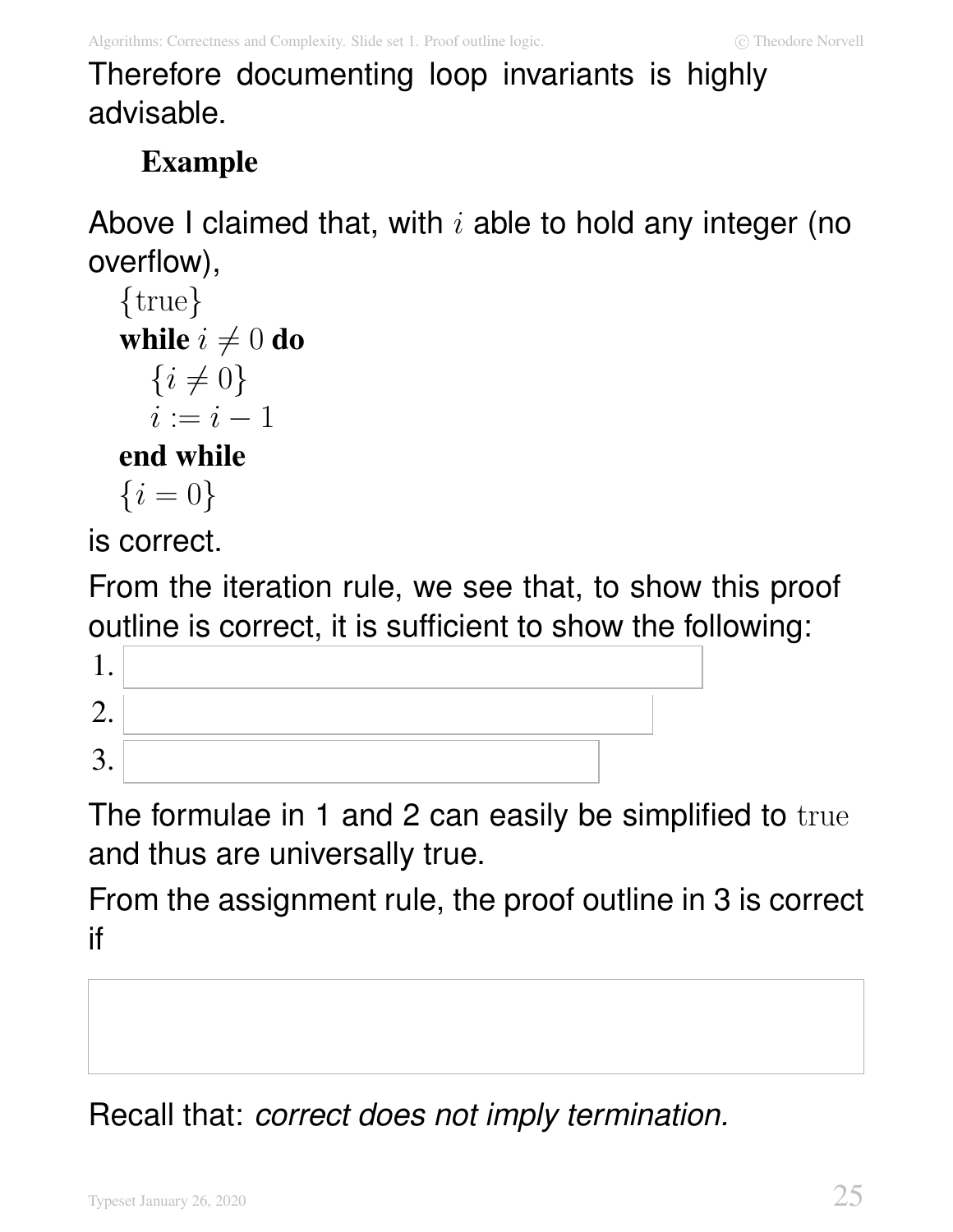### **Example**

## For this example,  $a\{0,..i\}$  means the set of the first i items of array  $a$ .

{true}  $i := 0$  { $i = 0$ }  $f :=$  false  $\{\mathcal{I}: 0 \le i \le a.\text{length} \wedge f = (t \in a\{0,..i\})\}$ **while**  $\mathcal{G}$  :  $i \neq a$ . length  $\wedge \neg f$  **do**  $\{\mathcal{A}: 0 \leq i < a.\text{length} \wedge t \notin a\{0,..i\}\}\$  $f := t = a(i)$  $\{\mathcal{B} : 0 \leq i + 1 \leq a.\text{length} \wedge f = (t \in a \{0, \ldots i + 1\})\}\$  $i := i + 1$ 

#### **end while**

$$
\{\mathcal{R}: f = (t \in a\{0,..a.\text{length}\})\}
$$

To show this is correct, it is sufficient to show:

- 1. From  $i := 0$ : That
- 2. From  $f := \text{false}$ : That
- 3. From the loop that the following are universally true
	- a.  $\Box$  $\mathbf{b}$ .
	- c. and the following proof outline is correct:

| i.e., that <i>i.e.</i> , that <i>i.e.</i> , that <i>i</i> | and |
|-----------------------------------------------------------|-----|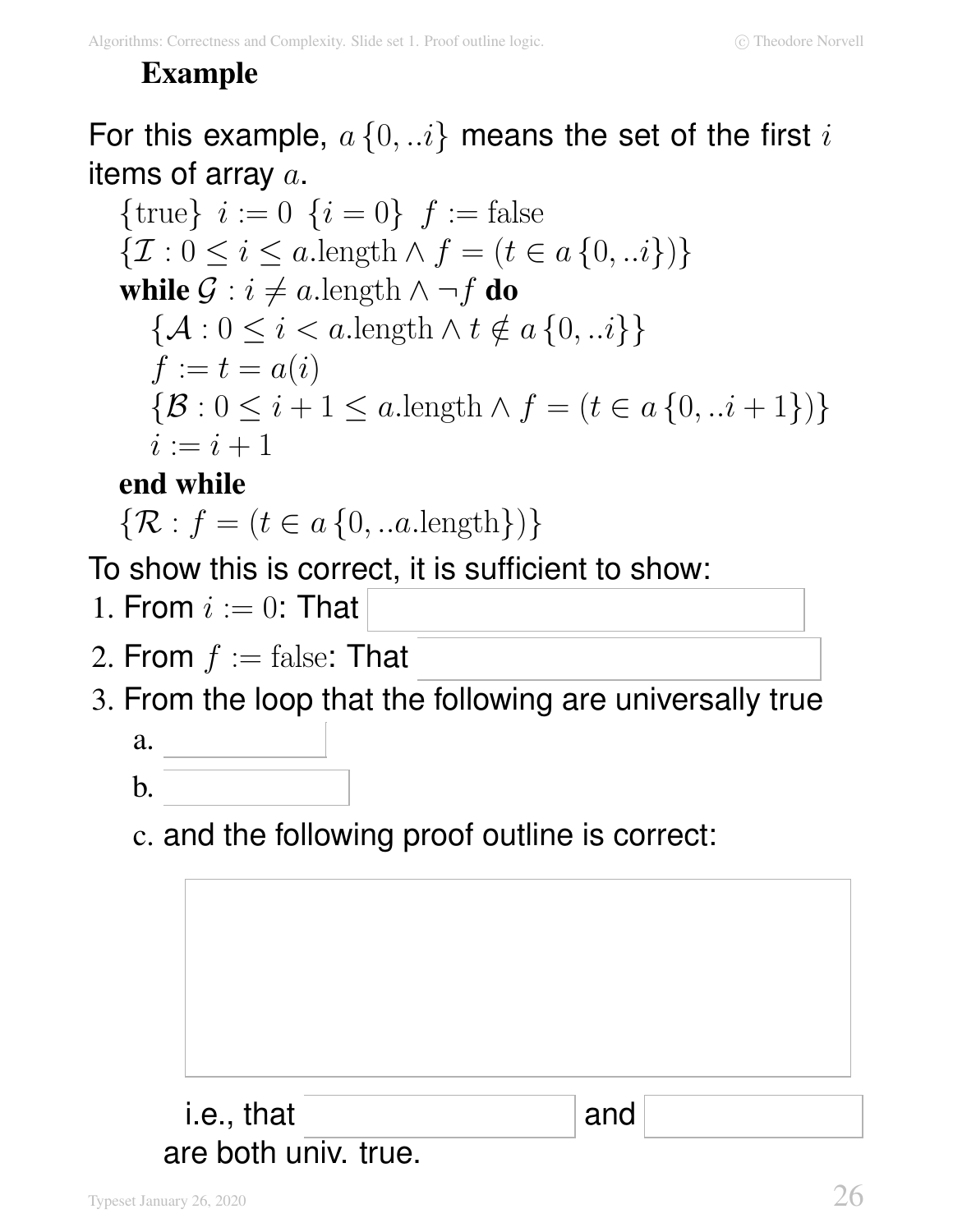### The word analyze literally means to 'break up'.

We have broken up a single complex (and computational) question ("Is this algorithm correct?") into 6 simple (and noncomputational) questions:

• Is true  $\Rightarrow ((i = 0) [i : 0])$  i.e. true  $\Rightarrow (0 = 0)$  univ. tr.?

\n- Is 
$$
i = 0 \Rightarrow \mathcal{I}[f : \text{false}]
$$
, i.e.  $i = 0 \Rightarrow 0 \leq i \leq a$ .length  $\wedge$  false =  $(t \in a \{0, \ldots i\})$ ,
\n- university true?
\n

• Is 
$$
\mathcal{I} \wedge \mathcal{G} \Rightarrow \mathcal{A}
$$
, i.e.,  
\n $0 \le i \le a$ .length  $\wedge f = (t \in a \{0, \ldots i\})$   
\n $\wedge i \ne a$ .length  $\wedge \neg f$   
\n $\Rightarrow 0 \le i < a$ .length  $\wedge t \notin a \{0, \ldots i\}$ ,  
\nuniversity true?

\n- \n
$$
\mathbf{S} \mathcal{I} \land \neg \mathcal{G} \Rightarrow \mathcal{R}
$$
, i.e.,\n  $0 \leq i \leq a.\text{length} \land f = (t \in a \{0, \ldots\})$ \n $\land \neg (i \neq a.\text{length} \land \neg f)$ \n $\Rightarrow f = (t \in a \{0, \ldots a.\text{length}\})$ ,\n  $\text{universally true?}$ \n
\n- \n $\mathbf{S} \mathcal{A} \Rightarrow \mathcal{B}[f : t = a(i)], \text{ i.e.,}$ \n $0 \leq i < a.\text{length} \land t \notin a \{0, \ldots\}$ \n $\Rightarrow 0 \leq i + 1 \leq a.\text{length} \land (t = a(i)) = (t \in a \{0, \ldots i + 1\})$ ,\n  $\text{universally true?}$ \n
\n- \n $\mathbf{S} \mathcal{B} \Rightarrow \mathcal{I}[i : i + 1], \text{ i.e.,}$ \n $0 \leq i + 1 \leq a.\text{length} \land f = (t \in a \{0, \ldots i + 1\})$ \n
\n

$$
\Rightarrow 0 \le i + 1 \le a.\text{length} \land f = (t \in a \{0, .. i + 1\}) \quad ,
$$
  
university true?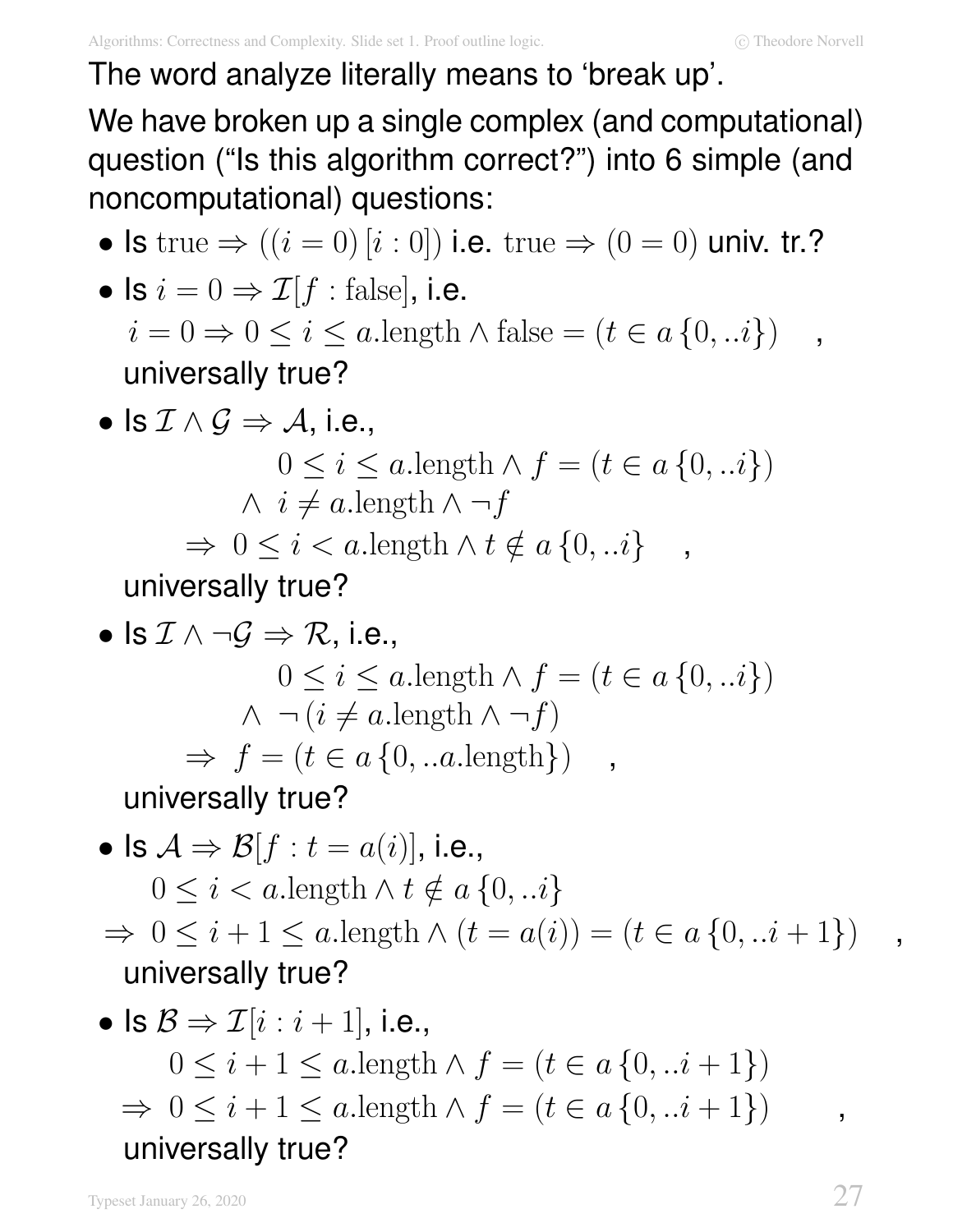## **A way to think about iteration**

(Credit to Jeff Edmonds and his book on Algorithms.)  $\{\mathcal{P}\}\$  while  $\mathcal{E}$  do  $\{\mathcal{Q}\}\$  S end while  $\{\mathcal{R}\}\$ 

Suppose we want to reach some goal  $\mathcal{R}$ .

We know that  $R$  intersects a road  $P$ .

To get to  $R$ , we do the following.

- Get on to the road  $P$ .
- Stop when a condition  $\neg \mathcal{E}$  holds, where  $\neg \mathcal{E} \land \mathcal{P} \Rightarrow \mathcal{R}$ is universally true.
- Otherwise, if  $\mathcal E$  holds, move forward without leaving the road.



(clipart courtesy of clipart.email)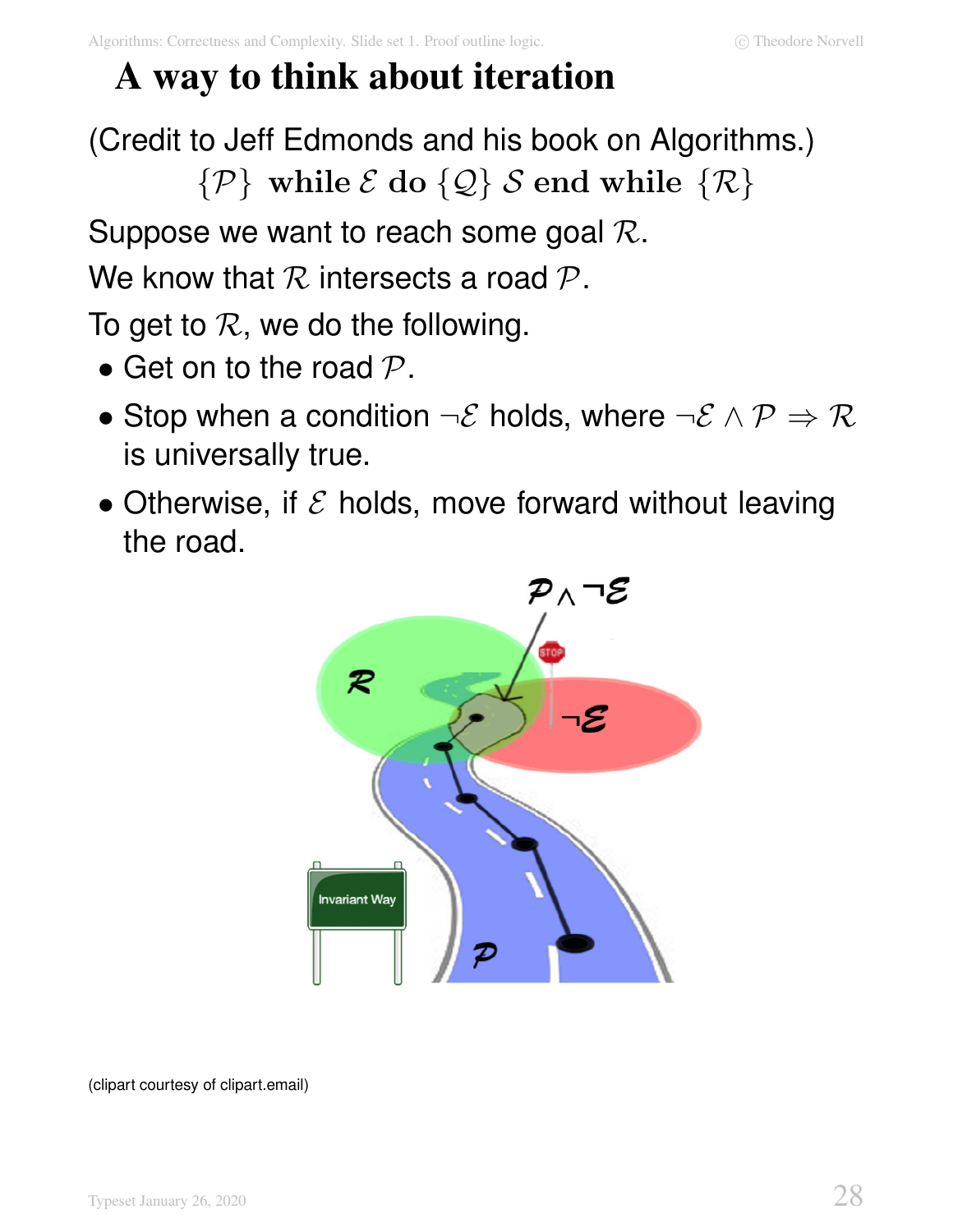## **Provably Correct**

**Defn:** A proof outline  $\{\mathcal{P}\}\ S \ \{\mathcal{R}\}\$  is **provably partially correct** iff it can be shown to be correct using the inference rules to produce a set of verification conditions and the fact that the resulting verification conditions are universally true.

**Example:** x is a mathematical integer (so no overflow).

$$
{x > 0}
$$
  
x := x + 1  

$$
{x > 0}
$$
  
x := x + 1  

$$
{x > 2}
$$

This is partially correct, but it is not *provably* correct because our inference rules for composition and assignment yield the following verification conditions

> $x > 0 \Rightarrow x + 1 > 0$  $x > 0 \Rightarrow x + 1 > 2$

and the second one is not universally true.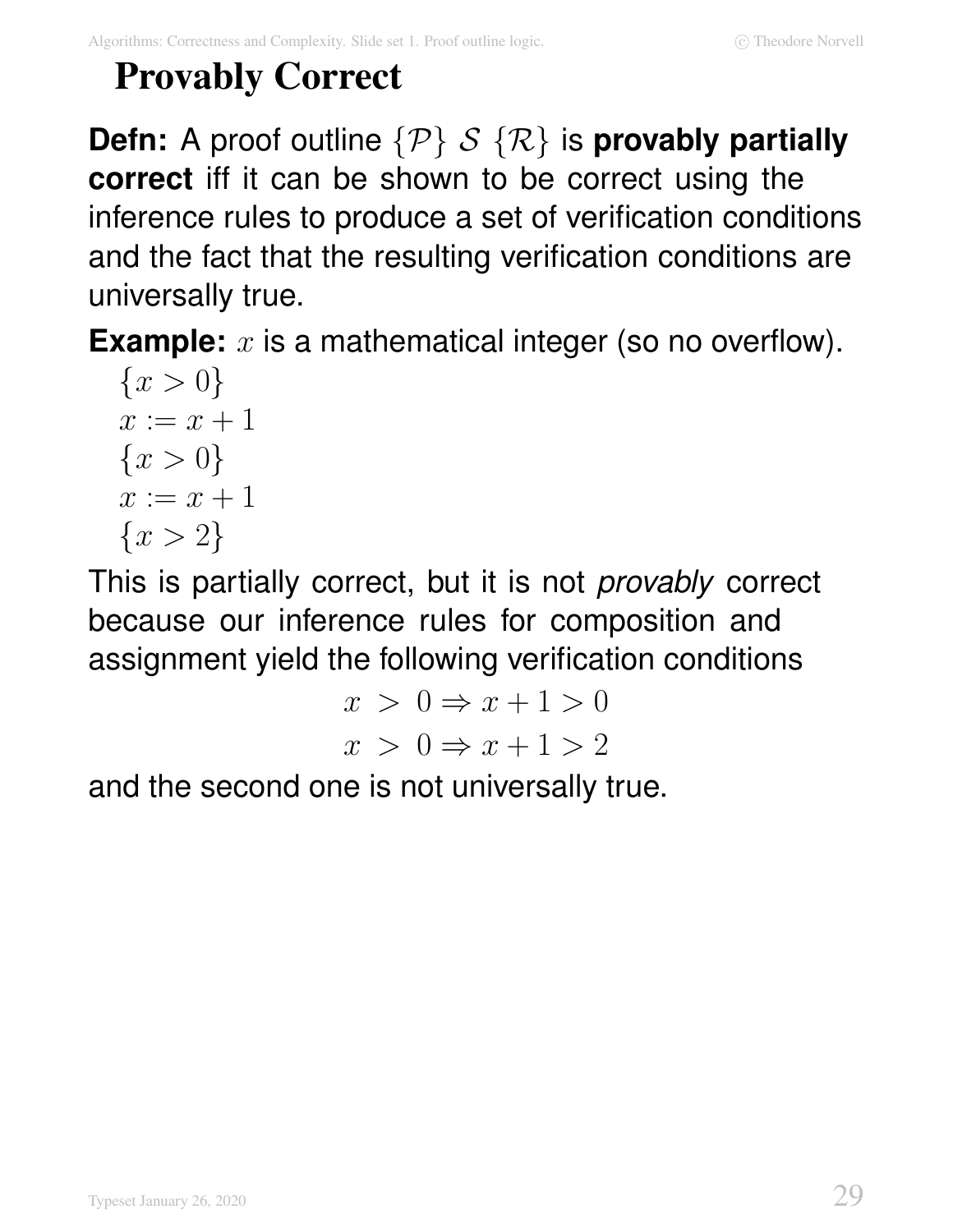### **Another example:** Here *j* is an integer variable

 $\{len(A) = N\}$  $j := 0$ {true}  $s := 0$ {true} while  $j \neq N$  do {true}  $s := s + A(j)$  $j := j + 1$ end while  $\int$  $s = \sum_{k \in \{0,..N\}} A(k)$  $\overline{\mathcal{L}}$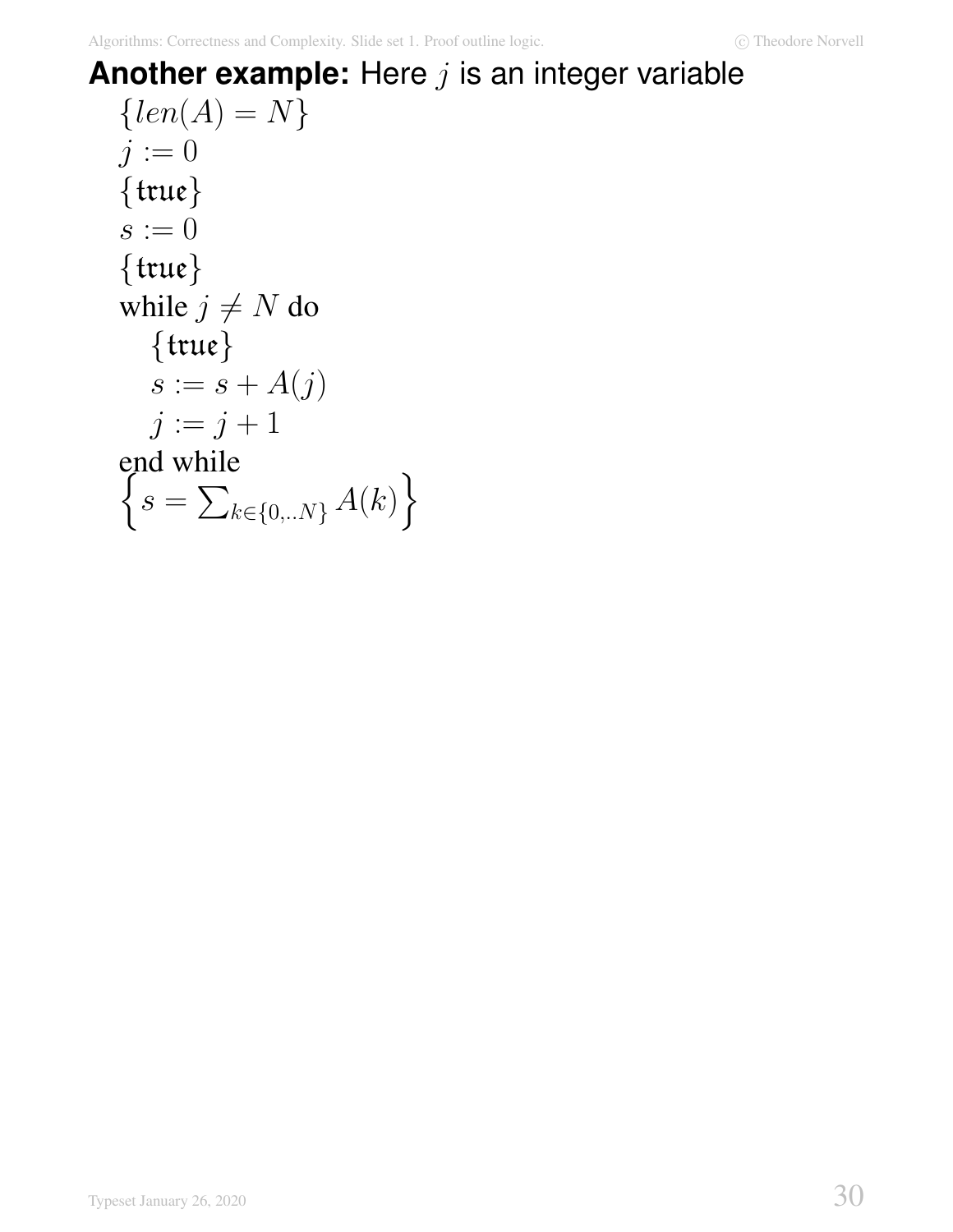## **Exercise:** Consider this strange proof outline. {true}  $x := 5$  ${0 \leq x < 15}$ while  $x \neq 0$  do

 ${0 < x < 15}$ if  $x < 10$  then  $\{0 < x < 10\}$   $x := x - 1$ elsif  $10 \le x < 20$  then  $\{10 \le x < 15\}$   $x := x + 1$ elsif  $20 \leq x$  then {false}  $x := 0$ end if end while

$$
\{0 \le x < 15\}
$$

Explain why it is correct.

Show it is not provably correct.

Show that you can change the internal assertions to make it provably correct.

Hint: either of these invariants can be made to work

$$
0 \le x < 10
$$
\n
$$
0 \le x
$$

One is stronger than the original. One is weaker.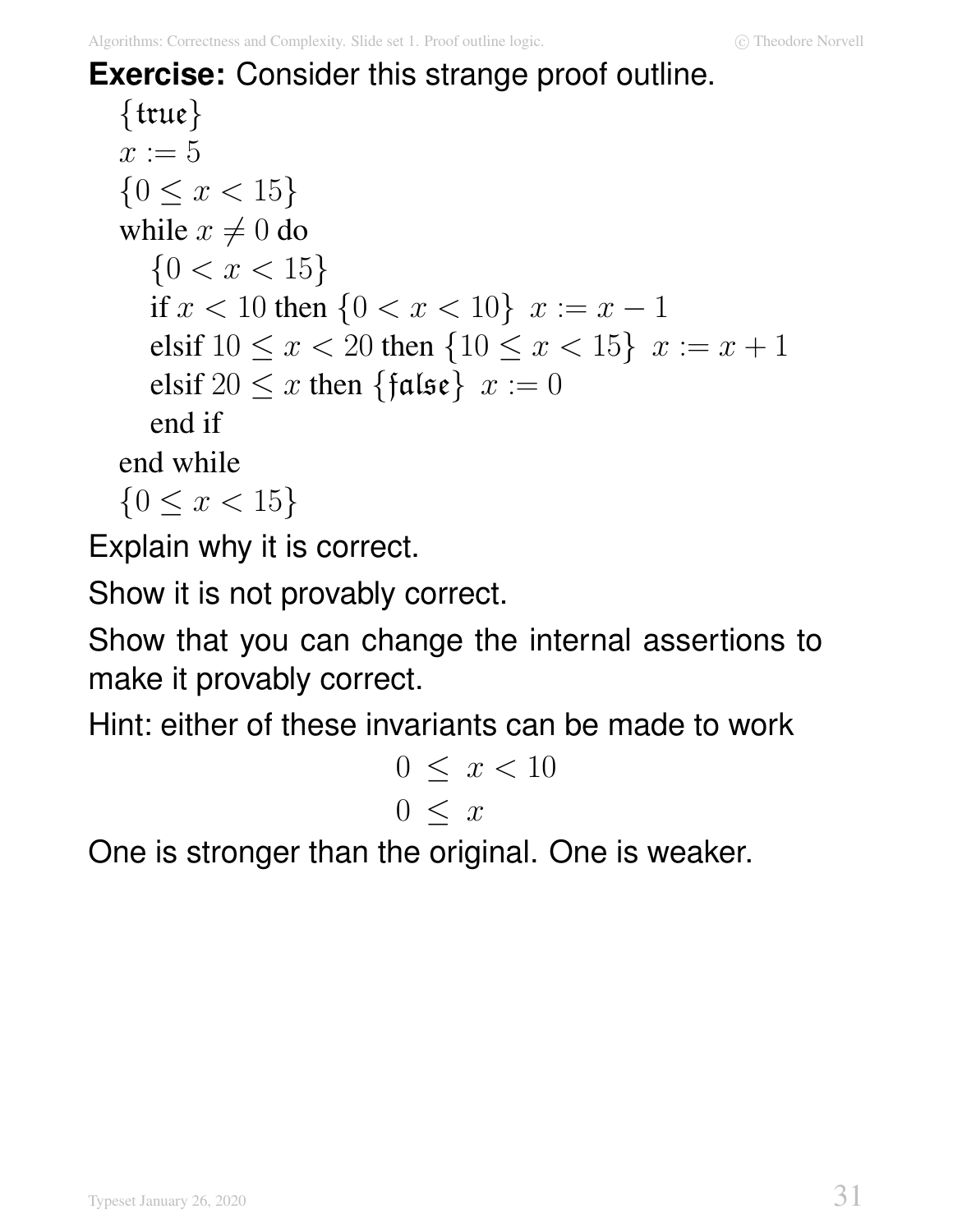## **Omitting assertions**

When internal assertions can be easily filled in, we may omit them.

## **Composition**

Given and incomplete outline  $\{\mathcal{P}\}\ S\ \mathcal{T}\ \{\mathcal{R}\}\$ , you can always fill in the missing assertion with the weakest assertion  $Q$  such that

 $\{Q\}$  T  $\{R\}$  is correct

If  $T$  is an assignment, this will be the substituted postcondition.

## **Example:** Consider

$$
\{\mathcal{P}\} \ t := x \ ; \ x := y \ ; \ y := t \ \{\mathcal{R}\}
$$

The weakest precondition  $\mathcal{Q}_1$  so that

 $\{Q_1\}$   $y := t \{R\}$  is correct

is

 $\mathcal{R}[y:t]$ 

The weakest precondition 
$$
\mathcal{Q}_0
$$
 so that

$$
\{\mathcal{Q}_0\} \ x := y \ \{\mathcal{R}[y:t]\}
$$

is correct is

$$
(\mathcal{R}[y:t])\left[x:y\right]
$$

So

 $\{\mathcal{P}\}\, t := x \; ; \; x := y \; ; \; y := t \; \{y = X \wedge x = Y\}$ is provably correct if

 $\mathcal{P} \Rightarrow (\mathcal{R}[y:t])[x:y])[t:x]$  is universally true. Note the reversed sequence of substitutions into the postcondition.